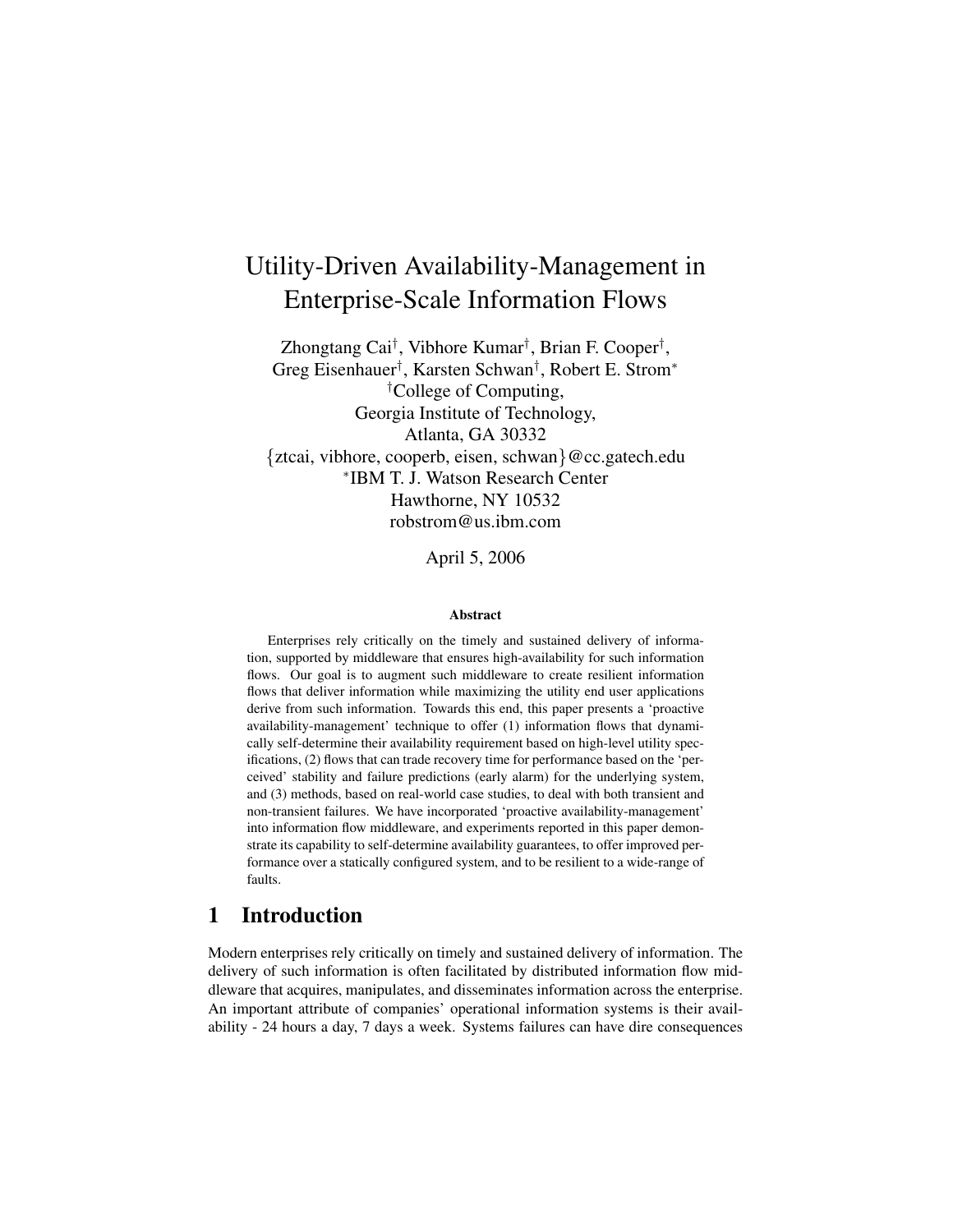for the enterprise, including loss of productivity, unhappy customers, or serious financial implications. In fact, the average cost of downtime for financial companies, as reported in [18], is up to 6.5 million dollars per hour and hundreds of thousands of dollars per hour for retail companies. This has resulted in strong demand for operational information systems that are available almost continuously.

Providing high availability in widely distributed operational information systems is complex for multiple reasons. First, because information flows are distributed, they are difficult to manage, and failures at any of a number of distributed components can reduce availability. Second, multiple flows may use the same distributed resources, increasing the complexity of the system and the difficulty of managing and preventing failures. Third, such systems often have high data rates and intensive processing requirements, and there are frequently not enough system resources to replicate all this data and processing to achieve high reliability. Fourth, information flows must have negligible recovery times to limit losses to the enterprise. Finally, based on our experience working with industry partners like Delta Air Lines and Worldspan, systems must recover not only from transient failures but also from non-transient ones (e.g., failures that will recur unless some root cause is addressed) [14].

How can we provide high availability for information flows, given all of these requirements? Traditional techniques such as recovery from disk-based logs [15] may have recovery times that are unacceptable for the domain in question. Using active replicas [26] imposes high communication and processing overheads (since all data flow and processing is replicated) and therefore may not be an economically viable option for the enterprise. Another option is to use an active-passive pair [26], where a passive replica of an operator can be brought up to date by retransmitting messages that had gone to the failed, active node. This option reduces communication costs, since messages are only sent to the passive node at failure time. Unfortunately, this means that the recovery time might be quite long. The ideal solution would be some hybrid of the above approaches, since we might be willing to spend more processing and communication during normal operation if it minimized recovery time.

We extend the active-passive approach to allow us to tune the tradeoff between normal operation cost and recovery time. In particular, the passive replica will be periodically refreshed with "soft-checkpoints:" these checkpoints transfer the current state from the active node to the passive node, but are not required for correctness (hence, they are "soft"). If the passive replica has been recently brought up to date by a soft-checkpoint, the recovery will be relatively fast. By changing the frequency at which soft-checkpoints are transmitted during normal operation, we can tune the tradeoff between cost and recovery time.

In this paper, we propose self-adaptive techniques for tuning the soft-checkpoint interval (and hence the cost/recovery time tradeoff). These techniques manage the availability of multiple information flows in order to achieve the highest overall value for the enterprise. Our system provides:

• *Availability-Aware Self-Configuration* – a user-supplied per information flow 'benefitfunction' drives the assignment of the resources required to guarantee availability. This ensures preferential treatment of flows that offer more benefit to the enterprise, with the aim of maximizing benefit across the system.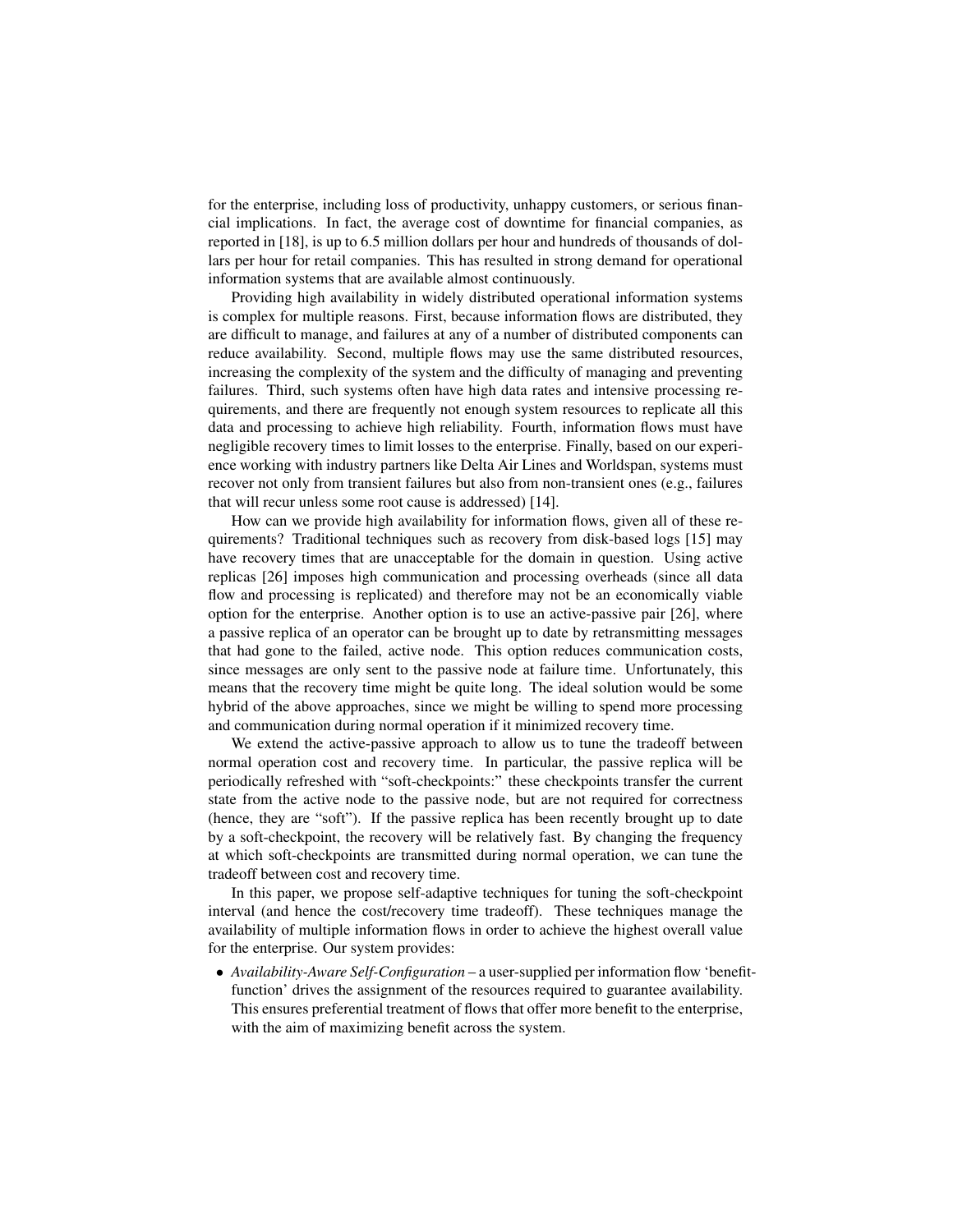

Figure 1: Information Flow-Graph and Operator State

- *Proactive Availability-Management* during its execution, a system may be at different levels of stability (e.g., a heavy memory load could mean an imminent failure). In many cases, the "current stability" of the system can be quantified in order increase or decrease the resources expended to ensure desired levels of availability.
- *Handling Non-Transient Failures* Some failures will recur if the same sequence of messages that caused the failure is resent during recovery. In this case, we must use application-level knowledge to avoid fault recurrence. We present generic techniques, based on real-world case studies, to deal with such faults.

Our techniques have been integrated into IFLOW, a high performance information flow middleware we have previously developed [20, 21], to provide a coherent infrastructure for managing the availability of large-scale information flows. Experimentally, we show that proactive availability-management imposes low additional communication and processing overheads. Experiments with IFLOW deployed on Emulab [22] also demonstrate the effectiveness of proactive fault tolerance in recovering from failures, in offering a low recovery time of 2.5 seconds for a representative emulated enterprise-scale information flow, while simultaneously, offering 1.5 times the net-utility when compared to the active replica approach. In contrast to our previous work on IFLOW, this paper focuses on utility-driven fault tolerance, using IFLOW as the means to realize and experiment with the concept.

### 1.1 Example: Operational Information System

An operational information system (OIS) [14] is a large-scale, distributed system that provides continuous support for a company or organization's daily operations. One example of such a system we have been studying is the OIS run by Delta Air Lines, which provides the company with up-to-date information about all of their flight operations, including crews, passengers and baggage. Delta's OIS combines three different sets of functionality:

- *Continuous data capture* for information like crew dispositions, passengers, airplanes and their current locations determined from FAA radar data.
- *Continuous status updates* for low-end devices like airport flight displays, for the PCs used by gate agents, and even for large databases in which operational state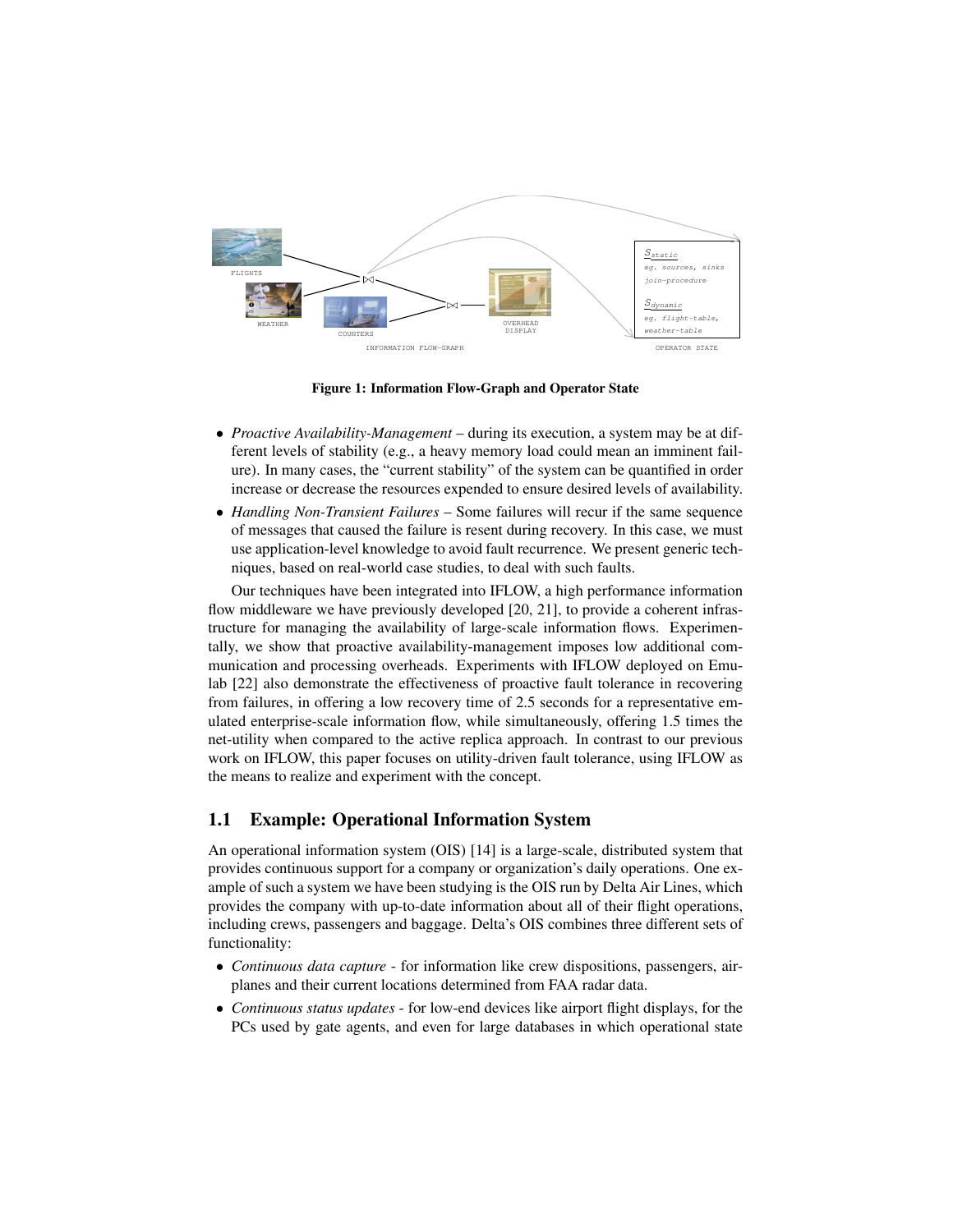changes are recorded for logging purposes.

• *Responses to client requests* - an OIS must also respond to explicit client requests such as pulling up information regarding a particular passenger and may also generate additional updates for events such as changes in flights, crews or passengers.

In this paper, we model the information acquisition, manipulation and dissemination done by the OIS as an information-flow graph (an example flow-graph is shown in Figure 1). We then present techniques, based on this flow-graph formalization, to proactively manage the availability of the operational information system such that the net-utility achieved by the system is maximized. This is done by assigning per information-flow availability guarantees that are aligned with the benefit that is derived from the information flow, and by proactively responding to the perceived changes in system stability. We also present additional techniques, based on real-world case studies, that can help a system recover from non-transient failures.

# 2 System Overview

This section describes a formal model of the information flows under consideration, and the fault model used for the proactive availability-management technique explained later.

#### 2.1 Information Flow Model

An information flow is represented as a directed acyclic graph  $G(V_q, E_q, U_{net})$  with each vertex in  $V<sub>g</sub>$  representing an information-source, an information-sink or a flowoperator that processes the information i.e.  $V_g = V_{sources} \cup V_{sinks} \cup V_{operators}$ . Edges  $E<sub>g</sub>$  in the graph represent the flow of information, and may span multiple intermediate edges and nodes in the underlying network. Finally, the utility-function  $U_{net}$  is defined as:

$$
U_{net} = Benefit - Cost \tag{1}
$$

Both benefit and cost are expressed in terms of some unit of value delivered per unit time (e.g., dollars/second). Benefit is a user-supplied function that maps the delay, availability, etc. of the information flow to its corresponding value to the enterprise. Cost is also a user-supplied function, and maps resources such as CPU usage and bandwidth consumed to expense incurred by the enterprise. We will expand the terms of this seemingly simple equation in upcoming sections.

#### 2.2 Fault Model

We are concerned with failures of the information flow that occur after it has been deployed. In particular, we focus on fail-stop failures of operators that process events. Such failures could result from problems in the operator code or in the underlying physical node. Other factors might also cause failures, but are not considered here, including problems with sources, problems with the sink, or link failures between nodes. While such issues can cause user-perceived failures, they are outside the control of our middleware and thus, must be addressed using other techniques. For example, link failures could be managed by retransmission or re-routing at the network level.

For the purpose of recovering from a fault, we assume that each flow-operator consists of a *static-state*  $S<sub>static</sub>$ , that contains the information about the edges connected to the operator and the enterprise logic embedded in the operator; in contrast,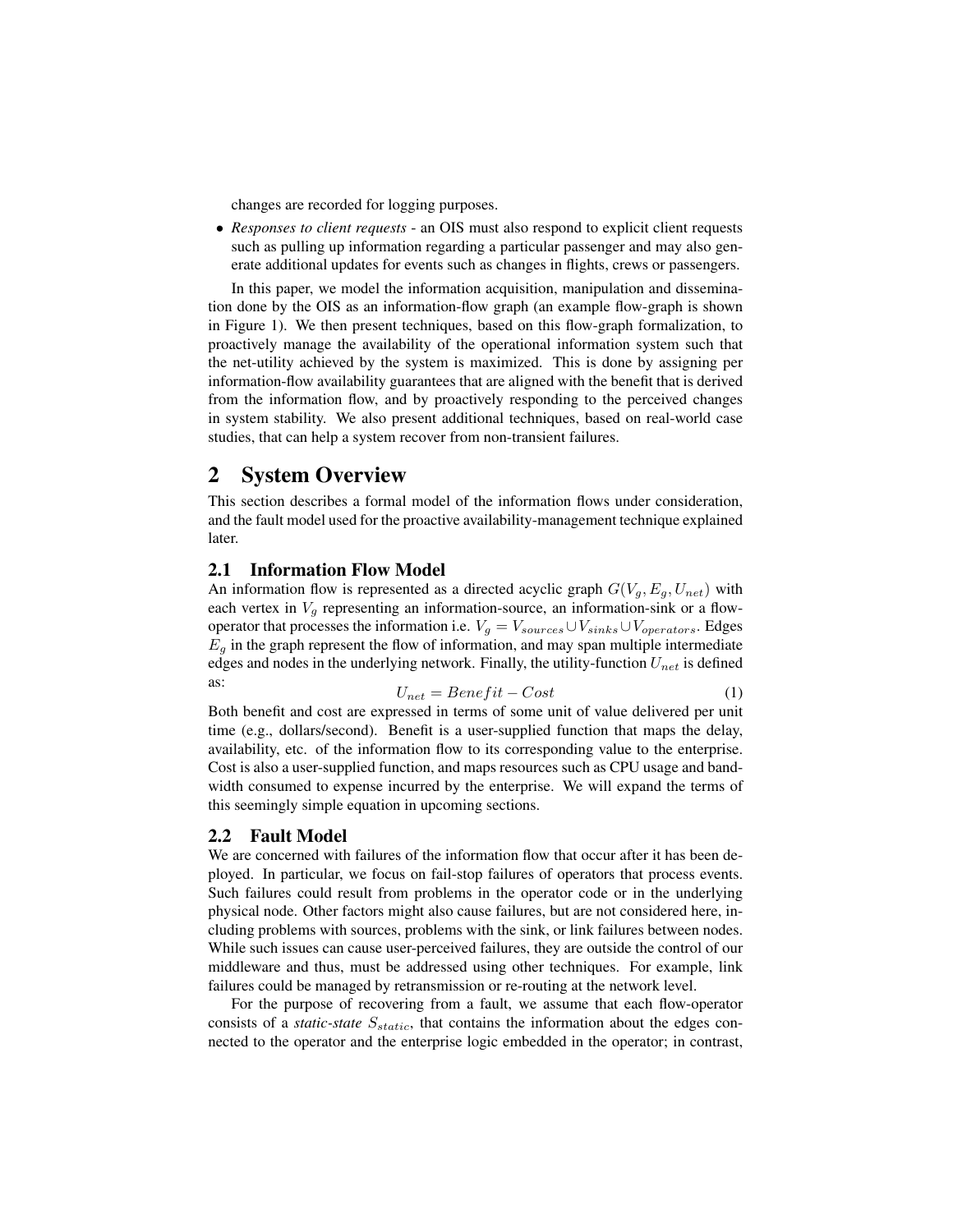the *dynamic-state*  $S_{dynamic}$ , is the information that is a result of all the updates that have been processed by this operator (shown in Figure 1). Recovery therefore is dependent upon the correct retrieval of the states  $S_{static}$  and  $S_{dynamic}$ , which together contain the information necessary for re-instantiation of flow-operator and information flow edges. However, as we describe next, simply recovering these states may not prevent the recurrence of a failure.

#### 2.2.1 Transient Faults

A fault can be caused by a condition that is transient in nature (e.g., a memory overload due to a mis-behaving process), and such faults will not recur once the system starts again after a recovery. A transient fault in our formalization would cause the failure of an operator, and correct retrieval of the two states associated with the operator would ensure permanent recovery from this fault. The techniques proposed in this paper are capable of effectively handling a fault of this nature.

#### 2.2.2 Non-Transient Faults

Non-transient faults are generally caused by some bug in the code, or due to some unhandled conditions. For information flows, this would mean recurrence of the fault even after recovery, if the same sequence of messages that caused the fault are simply repeated. To deal with faults of this nature, we note that the output produced by a flow-operator in response to an input event  $E$ , depends on the existing dynamicstate  $S_{dynamic}$ , the operator logic encoded as  $S_{static}$ , and the event E itself. Therefore, the failure of an operator on arrival of an event  $E$ , is a result of three tuple  $\langle S_{dynamic}, S_{static}, E \rangle$ . Thus, any technique that aims to deal with non-transient failures must have application-level hooks with which to retrieve and appropriately modify this 3-tuple. Our prior work presents some examples of such hooks [14].

# 3 Utility-Driven Proactive Availability-Management

Traditional techniques for availability-management typically rely on undo-redo logs, active-replicas, or an active-passive pair. A new set of problems is presented by information flows that form the backbone of an enterprise. For instance, using traditional on-disk undo-redo logs for information flows would lead to unacceptable recovery times for the enterprise domain in face of machine or disk failures. The other end of the availability-management spectrum, which uses active replicas, would impose large additional communication and processing overheads due to the high arrival rate of updates, making it economically infeasible for the enterprise to entertain this option. In response, researchers have customized the active-passive pair algorithm [26] for enterprise-scale information-flows. This customization uses our novel notion of 'soft-checkpoints', first presented in [32], to reduce communication and processing overheads. The basic method and its customization are described next.

### 3.1 Basic Active-Passive Pair Algorithm

To ensure high-availability for the flow-operator, in its simplest form, the active-passive pair replication requires: a *passive node* containing the static-state  $S_{static}$  of the flowoperator hosted on the active node, an *event log* at the flow-graph vertices directly upstream to the flow-operator in question, a mechanism to *detect duplicates* at the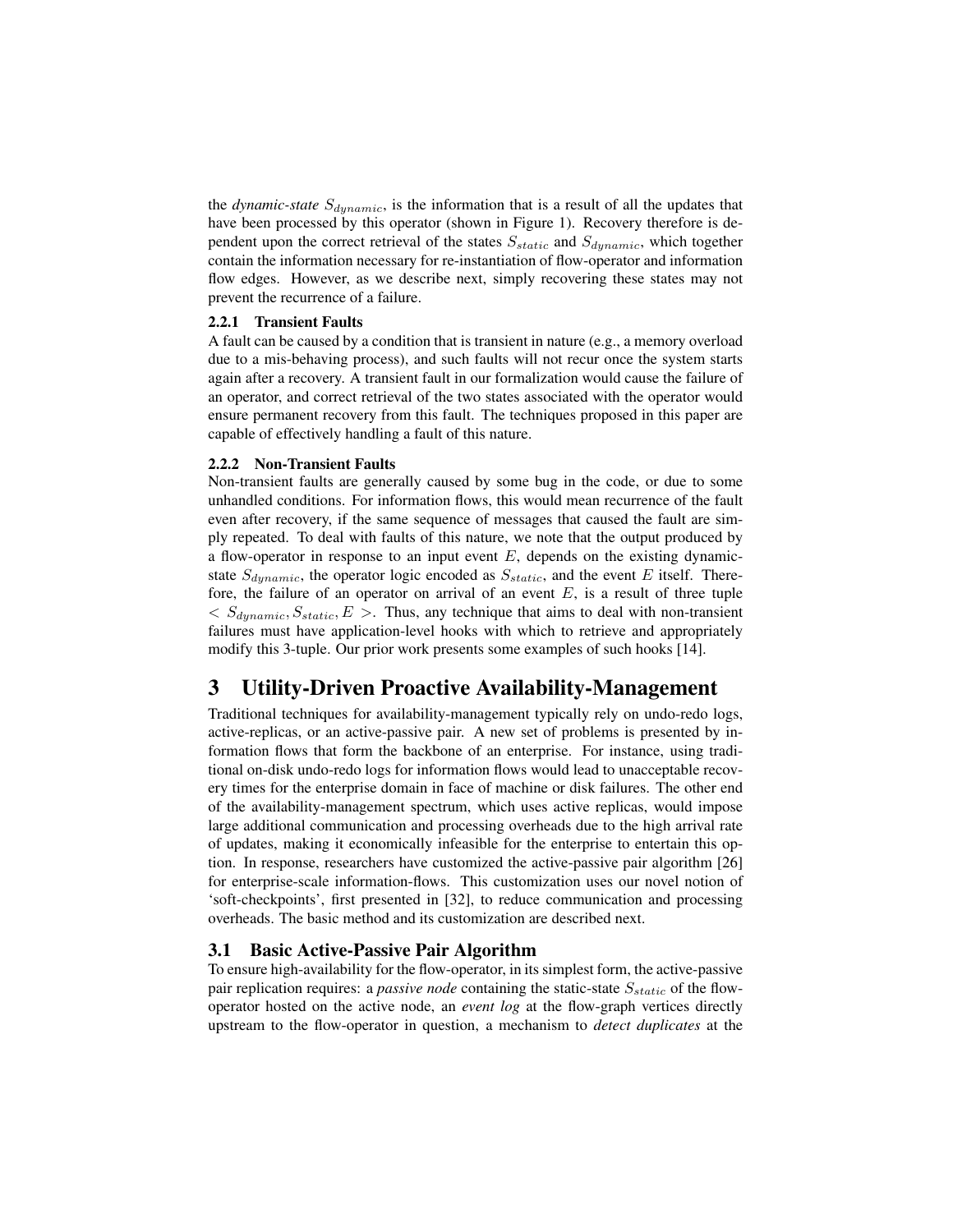vertices directly downstream to the flow-operator, and a *failure detection* mechanism for the active node hosting the primary flow-operator.

In case of a failure, recovery proceeds as follows: the failure detection mechanism detects the failure and reports the same to the passive node. On receipt of the failure message, the passive node instantiates the flow-operator, making use of the staticstate  $S_{static}$ , already available at the node. The instantiated operator then contacts the upstream vertices for re-transmission of the events in their event log. The newly instantiated operator node processes these re-transmitted events in a normal fashion, generating output events, and leaving it to the downstream nodes to detect the resulting duplicates. Once the re-transmission of the event log has been completed, the resulting dynamic-state,  $S_{dynamic}$ , will be recovered to the state of the failed operator, and normal operations can resume. Unfortunately, this simple algorithm can lead to high recovery times, large event logs at the upstream nodes, and large associated retransmission costs. The remedy to these problems is the 'soft-checkpoint' technique, described next.

The event logs at the upstream nodes and their re-transmission to the recovered operator are required for reconstructing the dynamic-state  $S_{dynamic}$ , of the failed operator. However, in practice, it is advantageous to retain additional stable state at the passive node in order to avoid the need to re-transmit the entire event log. Such state saving is called soft-checkpointing, because it is not needed for correctness. Soft checkpoints can be updated on an intermittent basis in the background. Once taken, the component receiving the checkpoint no longer requires the events on which the state depends for reconstructing  $S_{dynamic}$ . This in turn permits upstream nodes to discard the event logs for which the soft-checkpoint has been taken. Soft-checkpointing, therefore, is an optimization that reduces the worst-case recovery time and permits the reclamation of logs.

The introduction of soft-checkpoints requires small modifications to the recovery mechanism described earlier in this section. The flow-operator at the active node in the duration prior to failure would intermittently send messages to the passive node that contain information about the incremental change to its dynamic-state since the last message. The passive node, after the receipt of complete state update message from the active node, applies the incremental modifications to the state it holds and sends a message to the flow-operator's upstream neighbors about the most recent event contained in the message from the active node. The upstream nodes can use such information to purge their event logs. In case of a failure, the algorithm proceeds exactly as described earlier, but only a small fraction of the events need to be re-transmitted and processed.

### 3.2 Availability-Utility Formulation

In this section, we use a basic availability formulation to better describe the effects and trade-offs in soft-checkpoint-based active-passive replication. Availability  $A<sub>T</sub>$  is described in terms of Mean-Time Between Failure, MT BF and Mean-Time To Repair, MTTR.  $MTDF$ 

$$
\mathcal{A}_{\mathcal{I}} = \frac{MIDF}{MTBF + MTTR} \tag{2}
$$

As stated earlier, our approach contributes to a reduction in recovery time and also reduces the processing and communication overhead imposed as a result of ensuring a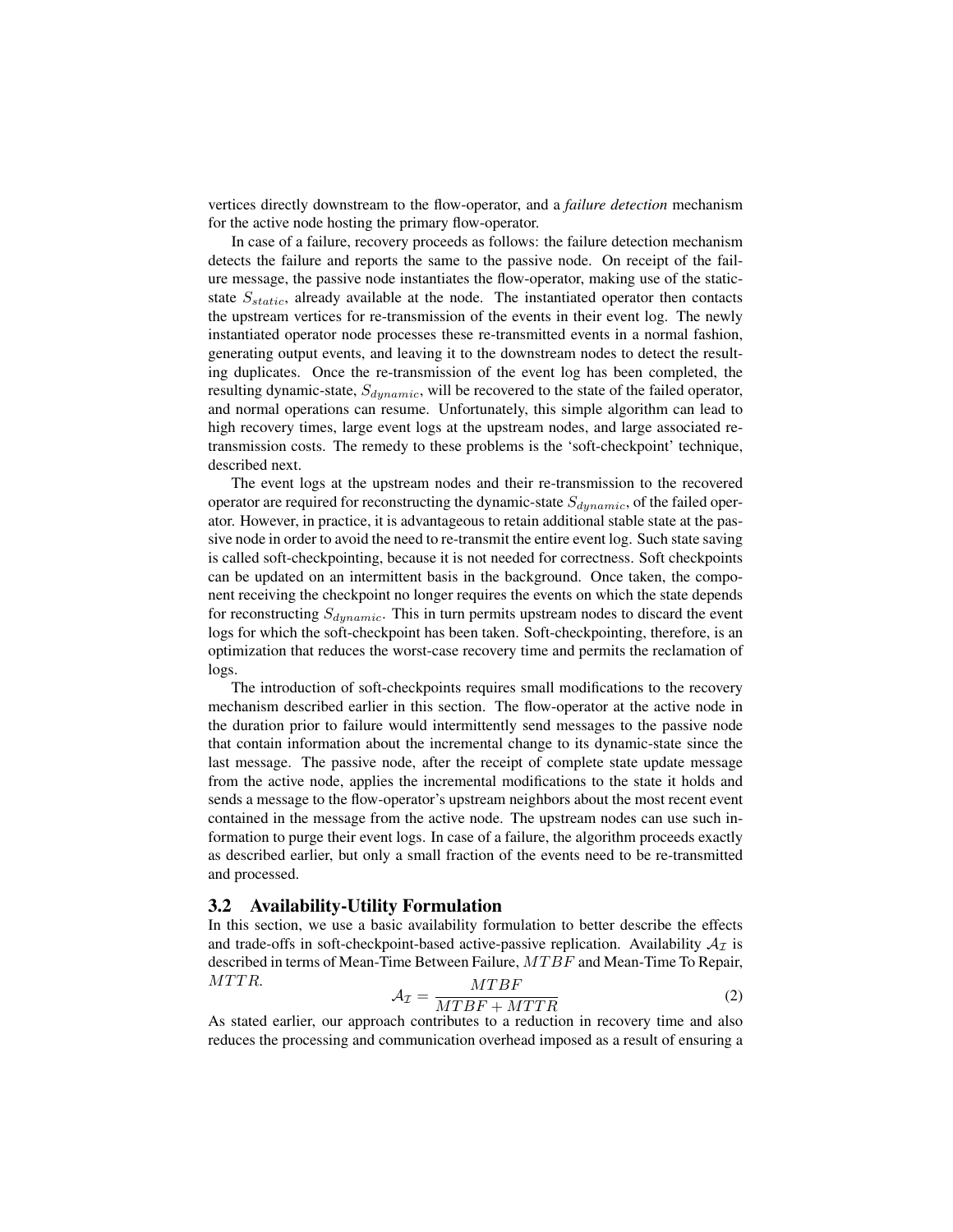certain level of availability. The reduction in recovery time results in lower MTTR, the reduction in associated overheads diminishes cost, and both together result in higher net-utility  $U_{net}$ , which is the actual utility provided by the system.

With our approach, MTTR depends on two factors: (1) the time to detect a failure, and (2) the time to reconstruct the dynamic-state of the operator. Failure detection mechanisms generally rely on time-outs to detect failures and therefore, depend on the coarseness of the timer used for this purpose. Some research in the domain of fault-tolerance has focused on multi-resolution timeouts [30], but to simplify analysis, henceforth, we assume that the time to detect a failure is a constant. The second factor contributing to MTTR depends on the soft-checkpoint algorithm. Specifically, a higher frequency  $f_{cp}$ , expressed in per unit time, of such checkpoints would lead to a smaller number of events required to reconstruct  $S_{dynamic}$  in case of a failure. Therefore:

$$
MTTR \propto \frac{1}{f_{cp}}\tag{3}
$$

For simplicity, we next derive the availability-utility formulation for a single information flow (self-configuration across multiple information flows is addressed in Section 3.3), and we assume that the  $Benefit$  and  $Cost$  depend only on availability. In this case, in general, the benefit derived from a system is directly proportional to its availability. Thus:  $MTDE$ 

$$
Benefit \propto \frac{MIBF}{MTBF + k_1/f_{cp}}
$$
\n(4)

The above formulation may lead one to believe that a higher  $f_{cp}$  is good for the system. Unfortunately, a higher  $f_{cp}$  also means more cost to propagate checkpoints from the active node to the passive node. Therefore:

$$
Cost \propto f_{cp} \tag{5}
$$

Note that a higher  $f_{cp}$  also results in fewer events retransmitted during recovery; however, for large values of MTBF this effect is minor compared to the effects described above (increase in benefit due to better availability, and increase in cost due to a higher frequency of checkpoints). Experiments reported in Section 5.2.4 study the effects of soft-checkpoint frequency on cost and availability of the information flow.

Combining equations 1, 4, 5, and replacing proportionality using constants, we arrive at:  $k_2 \times MTRF$ 

$$
U_{net} = \frac{k_2 \times M111}{MTBF + k_1/f_{cp}} - k_3 \times f_{cp}
$$
 (6)

This equation expresses the key insight that net-utility depends not only on MTBF, but also on the soft-checkpoint frequency used in a system, the latter both positively contributing to net-utility (by reducing the denominator) and directly reducing netutility (by increasing the term being subtracted). Intuitively, this means that frequent checkpointing can improve utility by reducing MTBF, but that it can also reduce utility by using resources that would otherwise directly benefit the information-flow.

### 3.3 Availability-Aware Self-Configuration

Ideally, we would like to maximize the availability of an information flow, but given that there is an associated cost, our actual goal is to choose a value of availability that maximizes its net-utility. In our algorithm and its mathematical formulation  $f_{cp}$  is the factor that governs availability. By setting the derivative of equation 6 equal to zero, we find that the value of  $f_{cp}$  that maximizes net-utility is: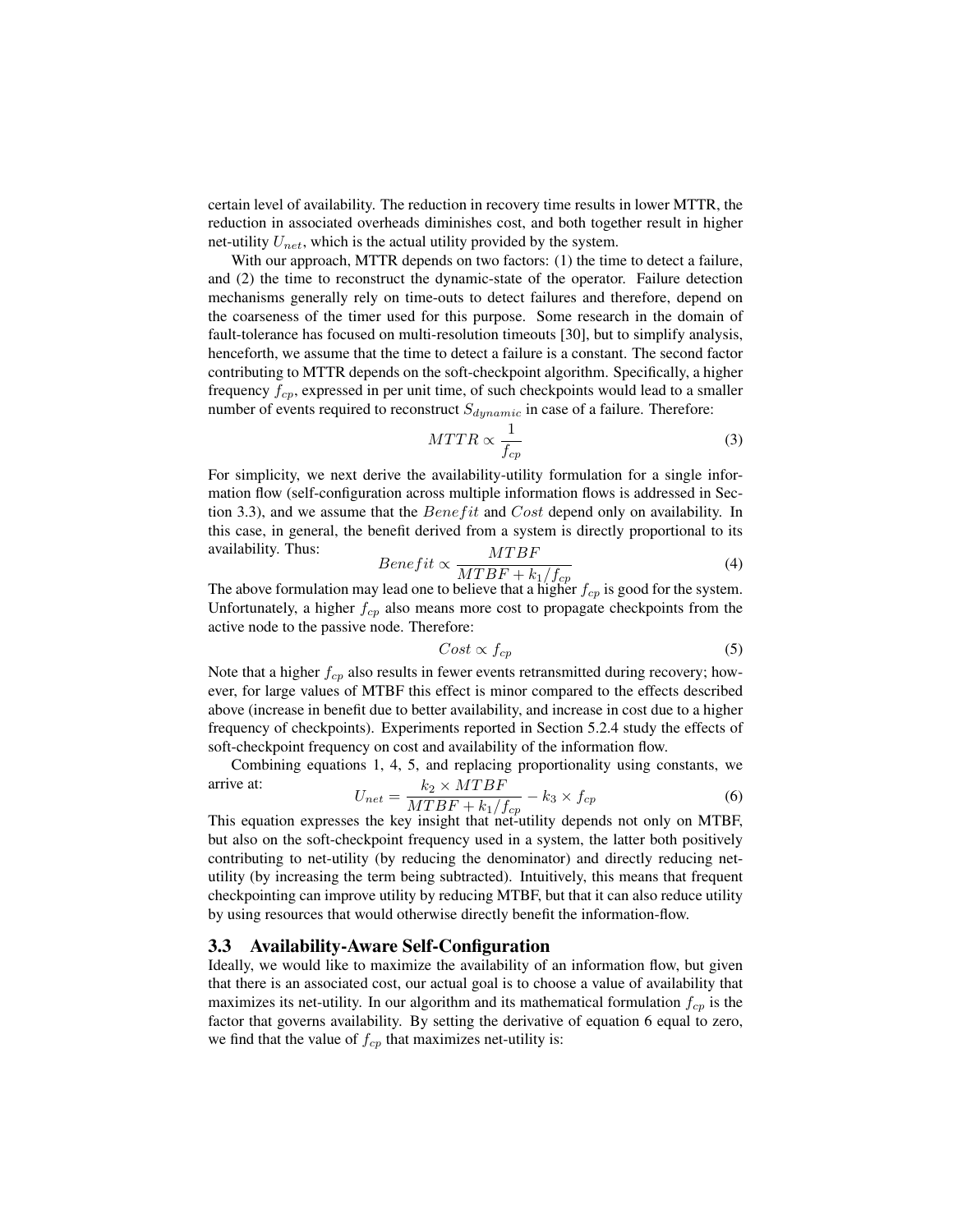

Figure 2: Enterprise error-log showing predictable behavior of failures

$$
f_{cp} = \sqrt{\frac{k_1 \times k_2}{k_3 \times MTBF}} - \frac{k_1}{MTBF}
$$
\n(7)

In the presence of multiple information flows, each with a different benefit-function, the resource assignment for availability is driven by the need to maximize net-utility across all deployed information flows. Total net-utility of the entire system, then, is the sum of individual net-utilities of information flows. For a system with  $n$  information flows, we will need to calculate  $\{f_{cp}^1, f_{cp}^2, ..., f_{cp}^n\}$ , which will automatically determine resource assignments. The value of  $f_{cp}$  for each information flow can be calculated using partial differentials, and the involved calculations are omitted due to space constraints.

### 3.4 Proactive Availability-Management

We have established that net-utility depends on checkpoint frequency and MTBF. However, the MTBF in a real system is not a constant. Instead, the rate of failures fluctuates, with more failures occurring when the system is in an unstable state. For example, during periods of extreme overload, the system is likely to experience many component failures. If we can better approximate the current MTBF, and in particular predict when there will be many failures, we can make better decisions about checkpointing, increasing the checkpoint rate when the current MTBF is low (and failures are imminent.)

#### 3.4.1 Failure prediction

An effective way to estimate the current MTBF is to use failure prediction techniques to generate 'early alarms' when a failure seems to be imminent. By using failure prediction methods, our approach can be 'better prepared' for an imminent failure, by taking more frequent soft-checkpoints. Analysis logs provided to us by one of our industry partners strengthens our belief in the usefulness of dynamic failure prediction. These logs contain error messages and warnings that were recorded at a middleware broker over a period of 7 days, along with their time-stamps. Figure 2 shows the distribution and severity of errors recorded at the broker node. One interesting observation of these logs is that errors recur at almost the same time (around 9:00am as read from the log time-stamp) beginning from the 2nd day. Another interesting observation about the same set of logs is that 128 errors of severity level one occurred from 7:30pm in the first day before a series of level four errors occurred from 8pm. Based on such logs, it would be reasonable, therefore, to assume lower MTBF (i.e., predict imminent failures) for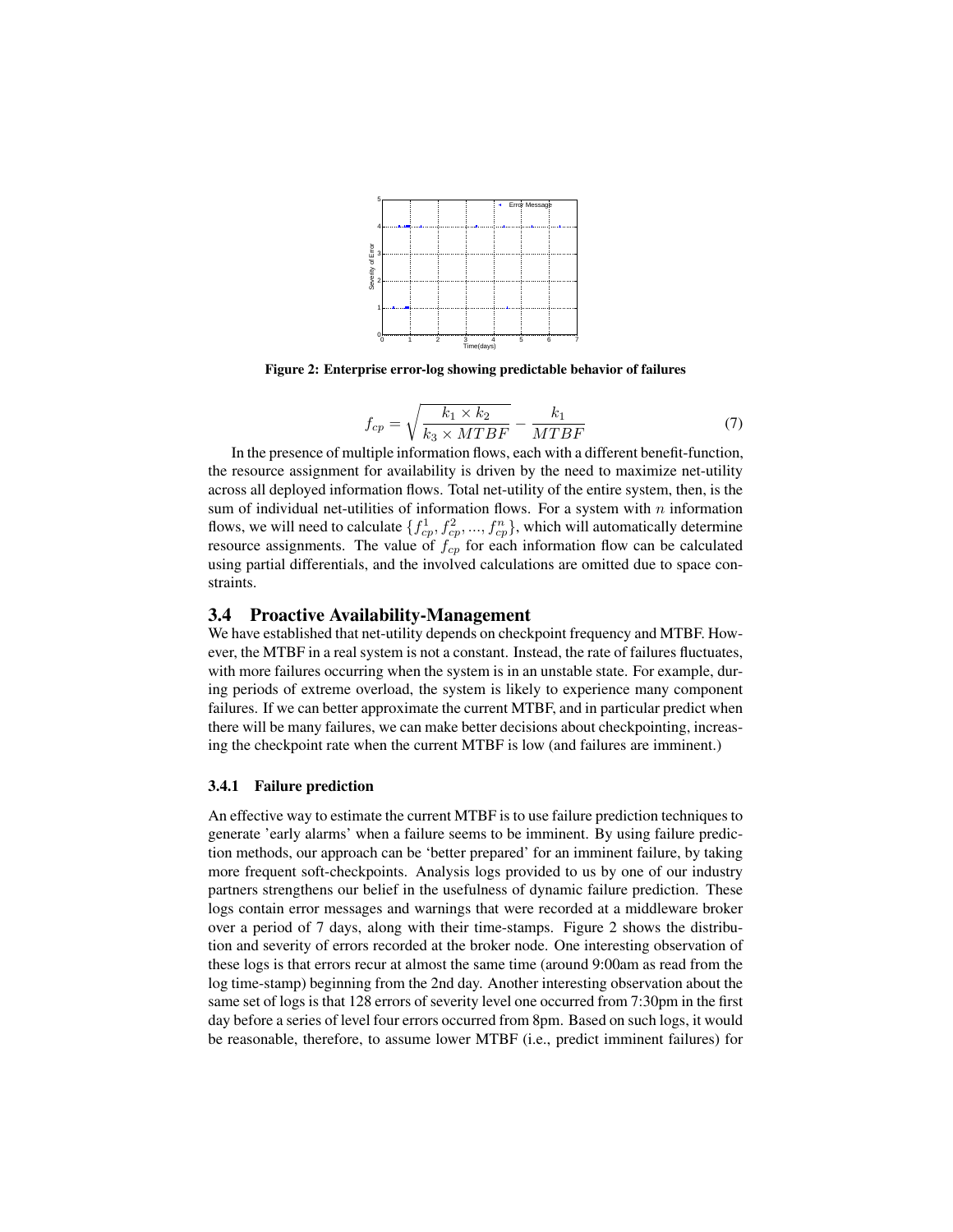the 9am time period and the period when large number of less severe errors occur, than for other time periods in which this application executes. We note that similar time- or load-dependent behaviors have been observed for other distributed applications.

We implemented the Sequential Probability Ratio Test used in MSET [34] failure prediction method. The sequential probability ratio test is a run-time statistical hypothesis test which can detect statistical changes in noisy process signals at the earliest possible time, e.g., before the process crashes, or severe service degradation occurs. As compared with normal threshold test, SPRT is capable of detecting failures much earlier than threshold test could. Meanwhile, as compared with standard fixed sample test in which a given number of observations are used to select one hypothesis from several alternative hypotheses, SPRT is capable of analyzing process observations sequentially at run-time and determine whether it has sufficient information to ensure pre-specified confidence bounds are met and if so, it can determine immediately whether or not the monitored process is consistent with normal behavior. SPRT has been applied successfully to the nuclear power plant on-line monitoring problem, and recently is been used for software aging problems, e.g., database lath contention problem, memory leak, unreleased file locks, and data corruption etc, with the benefits outlined above and also its high capability of achieving high sensitivity for subtle anomaly detection without increasing false alarm probability.

The SPRT method works in the following ways. During the initialization, user specifies the required false-alarm probability, missed-alarm probability, and the system disturbance magnitude. SPRT is trained during system normal operating period, so SPRT can learn the process signals which represent the usual operating state of the system. The duration of the training phase is relatively short, of the magnitude of several seconds to minutes, depending on the frequency of the signal. During the monitoring phase, SPRT records a sequence of the monitored signal and analyzes the signal with four hypothesis tests, the positive mean test  $H_1$ , the negative mean test  $H_2$ , the normal variance test  $H_3$ , and the inverse variance test  $H_4$ . Each test generates a SPRT index, which is compared to an upper limit and an lower limit(derived directly from the specified false-alarm probability and missed-alarm probability). If the lower limit is reached, the process is declared healthy, the test statistic is reset to zero(the previously recorded sequence of signal can be discarded now), and sampling continues. If the upper limit is reached, the process is declared degraded, an alarm is raised indicating process failure, the test statistic is reset to zero and sampling continues. If the neither of two the limits is reached, no decision can be made and the sampling continues. Readers who are interested in the mathematical formulations and other details, can refer to [16] for more details, and refer to [34] for variations of SPRT method.

Figure 3 illustrates how SPRT can detect memory leak faults before the memory leak causes significant problem( slow response to no response from the process because of out of memory). Memory leak faults are injected at time  $t = 10Sec$ . Using heartbeat based failure detection, such kind of faults can only be detected when the all the memory is used up and the service degrades dramatically or the process crashes. In this example the service degrades dramatically at time  $t = 45Sec$ . However, SPRT is able to raise alarms starting from  $t = 13.1Sec$ . Such kind of early warning capability is reported in other literatures. For example, the  $eCM_{TM}$  system [6] reports early warning is raised from 5 minutes to 2 hours prior to database shared-memory-pool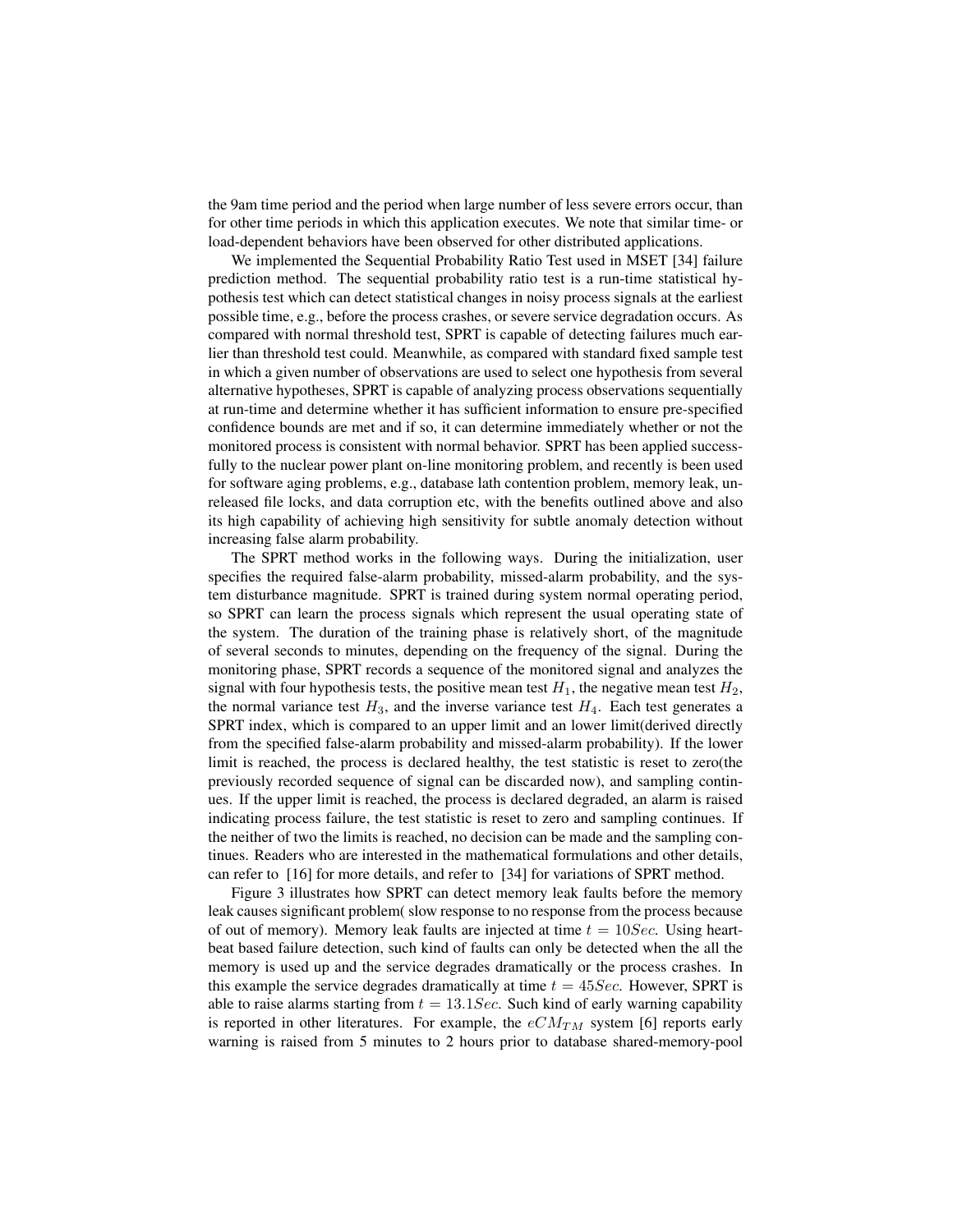

Figure 3: SPRT alarms for memory leak failures noisy signal

Figure 4: SPRT alarms for a synthesized

latch contention failures. Figure 4 represents a more general and noisy signal studied in [16], in which linear service degradation starts from  $t = 40Sec$ . SPRT starts to raise alarms from time  $t = 45Sec$ . Note that simple threshold test can only detect this degradation much later.

One thing to note is that it is common sense that no failure prediction algorithm will work for all possible system failures [11], and the prediction accuracy could vary depending the algorithm and many other factors. One evidence is, although MSET and its SPRT can raise early alarms effectively in previous cases, there are situations in which false alarms are raised, or the internal fault causes the process failure or systemwide failure immediately and early alarm is almost impossible. For example, we use FIMD [3] software to inject software failures including timing delay, omission, message corruption datatype, message corruption length, message corruption destination, message corruption tag, message corruption data, memory leak, and invalid memory access. The invalid memory access normally cause process crash immediately and leaves almost no possibility for failure prediction/early alarm. Message corruption data fault sometimes would cause change in the input/output signal, while sometimes will not, depending on the internal service logic. In the latter case, no early alarm can be raised.

While there are several researchers working on improving the failure prediction mechanism, the focus of this paper is not to improve certain prediction algorithm, but rather to study if current prediction methods could help to improve the system availability, how the system could use such kind of prediction methods and also the accuracy requirement for the prediction algorithm to make it effective. Later we will also show that while the current prediction methods don't necessary provide very high accuracy for every kinds of failures, they do can help to achieve high availability, if proactive replication is 'regulated' in proper ways based on the prediction accuracy and replication cost etc. Meanwhile, interestingly enough, there are factors playing more important role in such kind of proactive system, which must be considered carefully to make early alarms really effective for enterprise-scale distributed systems.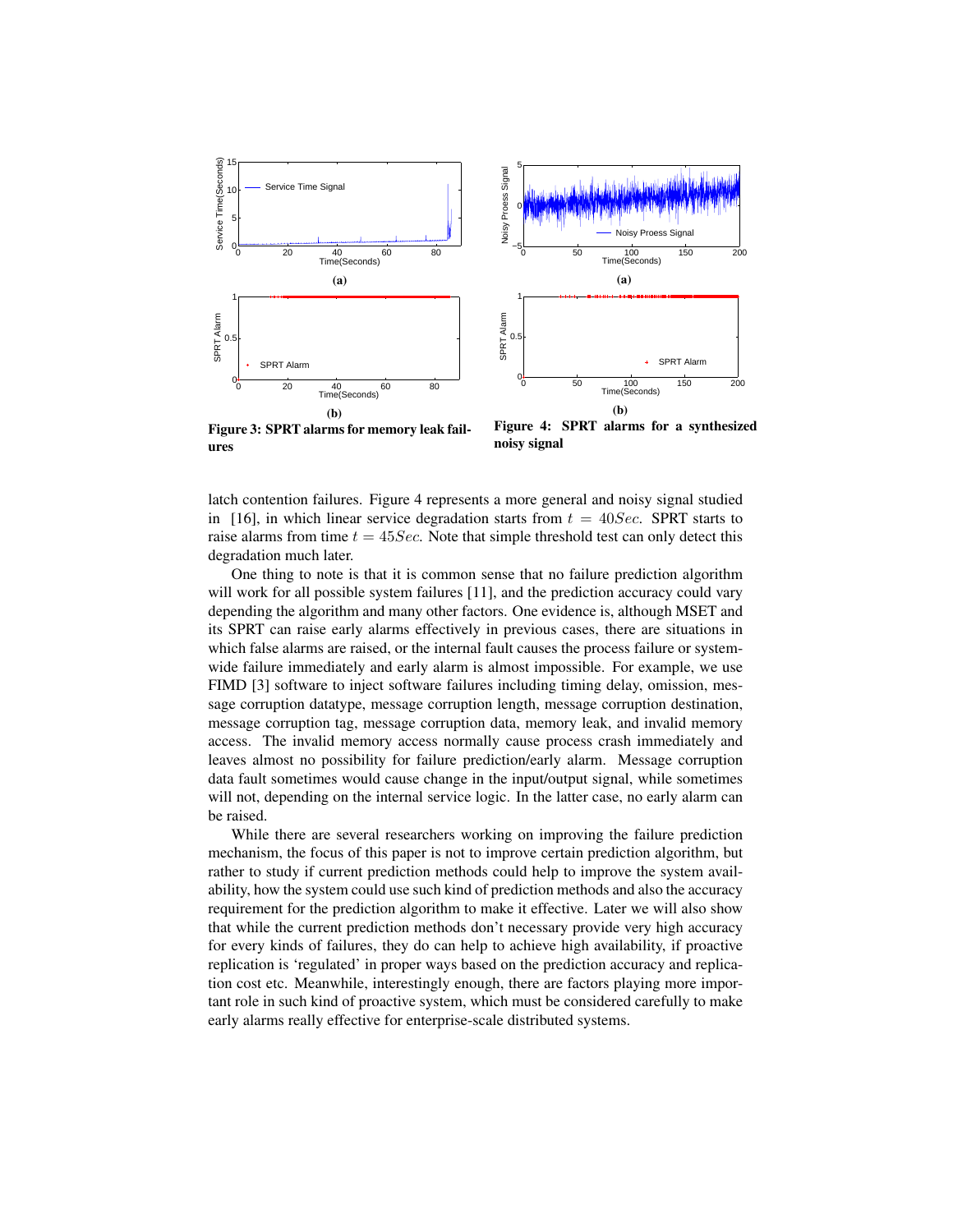#### 3.4.2 Modulating the checkpoint frequency

The simple idea behind proactive availability-management is to use failure prediction to modulate  $f_{\text{cv}}$ ; if a prediction turns out to be correct, the system 'benefits' because of reduced  $\widehat{MTTR}$ ; if a prediction turns out to be a false-positive, the system still operates correctly, but it pays the 'cost' due to increased  $f_{cp}$ . Stated more formally, let:

 $\alpha$  = prediction false–positive rate  $\beta$  = prediction false–negative rate  $f'_{cp}$  = modulated checkpoint frequency after a failure is predicted  $T_{\text{proactive}}$  = duration of increased checkpoint frequency  $k =$  timeout after which an operator is concluded to be failed

Earlier, Cost was shown to be proportional to soft-checkpoint frequency. The new cost,  $Cost'$ , due to modulated  $f'_{cp}$ , is:

$$
Cost' = \frac{f'_{cp}}{f_{cp}} \times Cost \tag{8}
$$

This increased cost is incurred for a duration equal to  $T_{proactive}$ , and it is incurred each time a prediction is made. Therefore, the additional cost incurred per prediction is:

$$
\delta Cost = \left(\frac{f_{cp}'}{f_{cp}} - 1\right) \times Cost \times T_{proactive} \tag{9}
$$

The increase in  $f_{cp}$  also affects the availability of the systems and therefore, the benefit,  $Benefit'$  derived from the system. Using equation 4, we have:

$$
Benefit' = \frac{MTBF + k_1/f_{cp}'}{MTBF + k_1/f_{cp}} \times Benefit
$$
\n(10)

Therefore, the increase in benefit due to a correct prediction that affects a period equal to  $MTBF$ , is:

$$
\delta Benefit = (Benefit' - Benefit) \times MTBF \tag{11}
$$

Since  $\lambda$  is the fraction of false-positives and because there is no increase in benefit due to a false positive, the following condition expresses when proactive availabilitymanagement based on failure prediction is beneficial for an entire system:

$$
\delta Cost < (1 - \alpha) \times \delta Benefit \tag{12}
$$

Different systems could have different types and formulations of benefit and cost, and this analysis provides the most important insight and guideline. For the enterprise information flow system targeted by this paper, the proactive availability-management problem can be formulated in more details as followings. Proactive availability-management regulates the checkpoint frequency based on the stability predictions to minimize the total cost which in turn maximizes the net business utility. To simplify the analysis, the total cost here includes the cost of checkpointing and the utility loss because of the failure(i.e. the extra utility the system could offer if there is no failure), so the problem of maximizing net-utility is converted to the problem of minimizing the total cost. The total cost Cost associated with proactive availability-management includes the cost of checkpoints  $Cost^{cp}$ , cost due to false-positive failure prediction(failure predictor raises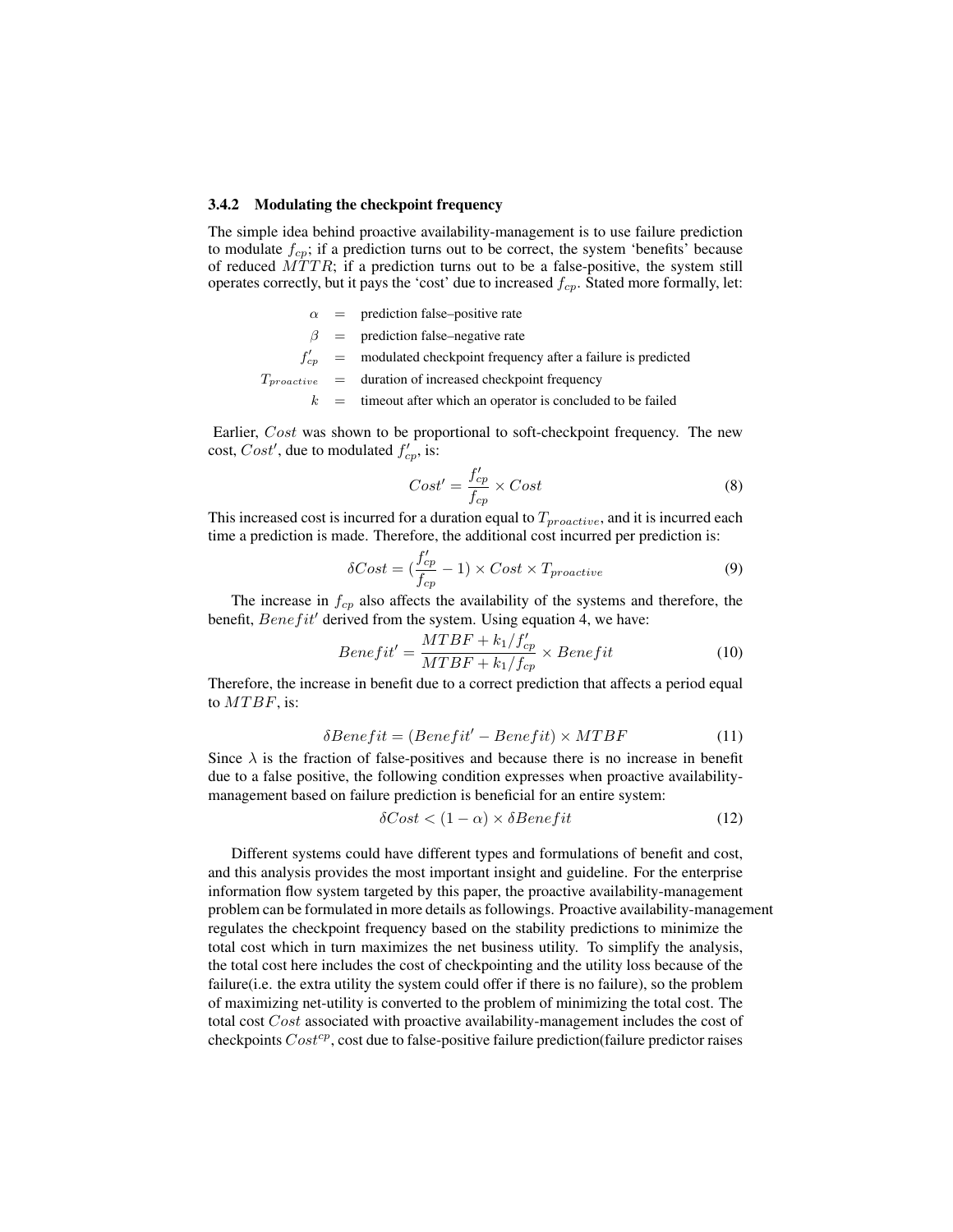a false alarm)  $Cost^{fp}$ , cost due to false-negative failure prediction(a failure is not predicted successfully)  $Cost^{fn}$ , and finally the cost associated with failure recovery when a failure is successfully predicted  $Cost^{ps}$ .

The cost of checkpoints  $Cost^{cp}$  is given by:

$$
Cost^{cp} = (1 - P(1 - \beta + \alpha))f_{cp}C_1,
$$
\n(13)

where  $C_1$  is the cost for each checkpoint update(e.g., the communication cost), and  $P$ is the possibility an operator could fail from any time t to  $t+1$  (second). In this equation,  $P(1 - \beta + \alpha)$  is the fraction of one unit time when the checkpoint frequency is  $f'_{cp}$ , due to correct failure predictions and false-positive predictions(false alarms).

The cost due to false-positive failure prediction is:

$$
Cost^{fp} = \alpha P f_{cp}' t_o C_1,\tag{14}
$$

where  $t<sub>o</sub>$  is the average time a predictor can raise an early alarm for a severe failure before the failure actually causes the operator down.

The cost due to false-negative failure prediction  $Cost^{fn}$  is:

$$
Cost^{fn} = \beta P \frac{C_2}{2f_{cp}} + \beta P(k + \frac{1}{2f_{cp}})C_3,
$$
\n(15)

where  $C_2$  is the cost to recover the state update happened every unit time in the active operator. The first term is the cost for the passive node to recover from the last check pointed  $S_{static}$  to the  $S'_{static}$  when the failure occurred. The second term is the loss of utility when the system recover from this failure. In other words, this term represents the utility the system could provide if there is no such a failure.

The cost associated with failure recovery when a failure is successfully predicted,  $Cost^{ps}$ , is determined in a similar manner stated above:

$$
Cost^{ps} = (1 - \beta)P[\frac{C_2}{2f'_{cp}} + (k + \frac{1}{2f'_{cp}})C_3 + f'_{cp}t_0C_1].
$$
 (16)

And the total cost is:

$$
Cost = Cost^{cp} + Cost^{fp} + Cost^{fn} + Cost^{ps}.
$$
\n(17)

To regulate the checkpoint frequency, proactive fault tolerance finds the best checkpoint frequency  $f_{cp}$  when there is no failure predicted and the checkpoint frequency  $f_{cp}'$ after failure is predicted, by minimizing the above formula.

Often, enterprises also has specific requirement of system availability. For example, a 365 x 24 system with maximum average downtime of 8.76 hours(525 minutes) per year requires 99.9 percent availability, while a system with only 3 minutes of service outrage must have at least 99.999 percent availability. Achieve such kind of availability is difficult due to the extremely high cost of fault tolerance services and equipments. Proactive availability-management strikes a good balance between these two factors by the process stated in the followings.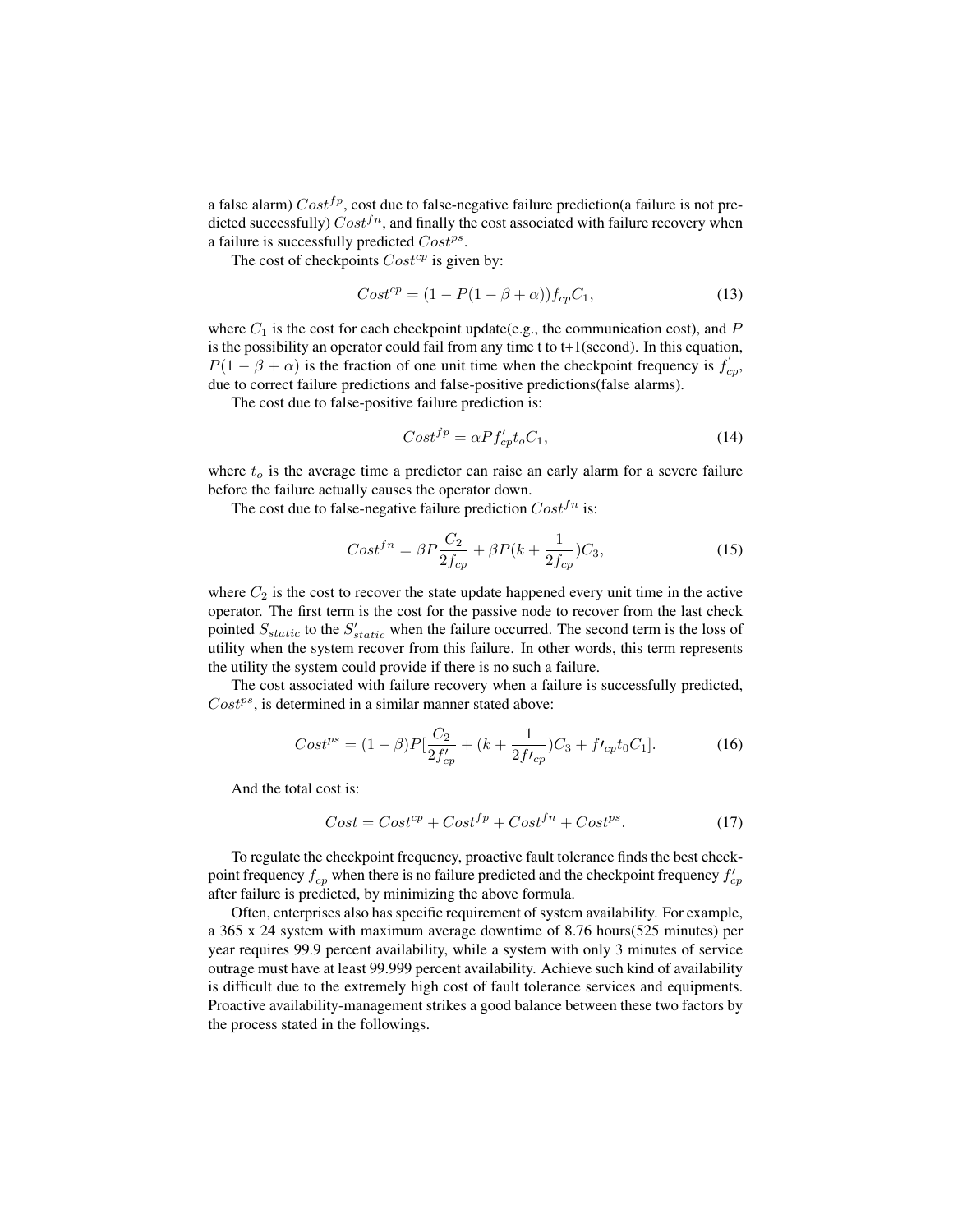Notice that MTTR can be expressed as:

$$
MTTR = \left(\frac{1}{2f_{cp}} + k\right)\beta + \left(\frac{1}{2f'_{cp}} + k\right)(1-\beta),\tag{18}
$$

where  $k$  is the time out after which we conclude a module actually failed. We immediately have:

$$
A_{I} = \frac{MTBF}{MTBF + MTTR} = \frac{1 - P \cdot MTTR}{1}
$$

$$
= 1 - p \left( \frac{1}{2f_{cp}} + k \right) \beta + \left( \frac{1}{2f'_{cp}} + k \right) (1 - \beta).
$$

Proactive fault tolerance meets the minimum availability requirement and meanwhile maximize the net utility by solving the problem

 $Minimize\{Cost = Cost^{cp} + Cost^{fp} + Cost^{fn} + Cost^{ps}\}$ , subject to:

$$
1 - p\left(\frac{1}{2f_{cp}} + k\right)\beta + \left(\frac{1}{2f'_{cp}} + k\right)(1 - \beta) \ge A_I^{required}.\tag{19}
$$

Normally, the utility function(net-utility) is a business-level specification, thus could vary in different enterprises. In Section 5.1, we also show experimental results with different utility function specification which is similar to the utility function in [21] to demonstrate the genrality and effectiveness of our approach.

#### 3.5 Handling Non-Transient Faults

Non-transient failures are a result of bugs or unhandled conditions in operator code. Traditional techniques for ensuring high-availability that use undo/redo logs [15, 32] are useful when failures are caused by transient conditions. Using such techniques for non-transient failures would result in recurrence of faults during recovery. The same applies to replication-based approaches [2], in which all replicas fail simultaneously in face of non-transient faults.

As described in Section 2.2.2, a non-transient failure of the information flow in our model is a result of the three tuple  $\langle S_{static}, S_{dynamic}, E \rangle$ . The active-passive pair approach for ensuring high-availability has enough information during the recovery to change this three tuple. The passive-node during recovery has access to  $S_{static}$ , a stale state  $S'_{dynamic}$  and a set of updates T from the upstream nodes that when applied to  $S'_{dynamic}$  would lead to  $S_{dynamic}$ . The rationale behind our approach to avoid nontransient failures is simple: avoid the three tuple that caused the failure. This can be done in a number of ways, and the retransmitted updates  $T$  along with the applicationlevel knowledge hold the key:

• *Dropping Updates*: the simplest solution to avoid recurrence of a fault is to avoid processing the update that caused the failure. Our earlier work on 'poison messages' used this technique [14].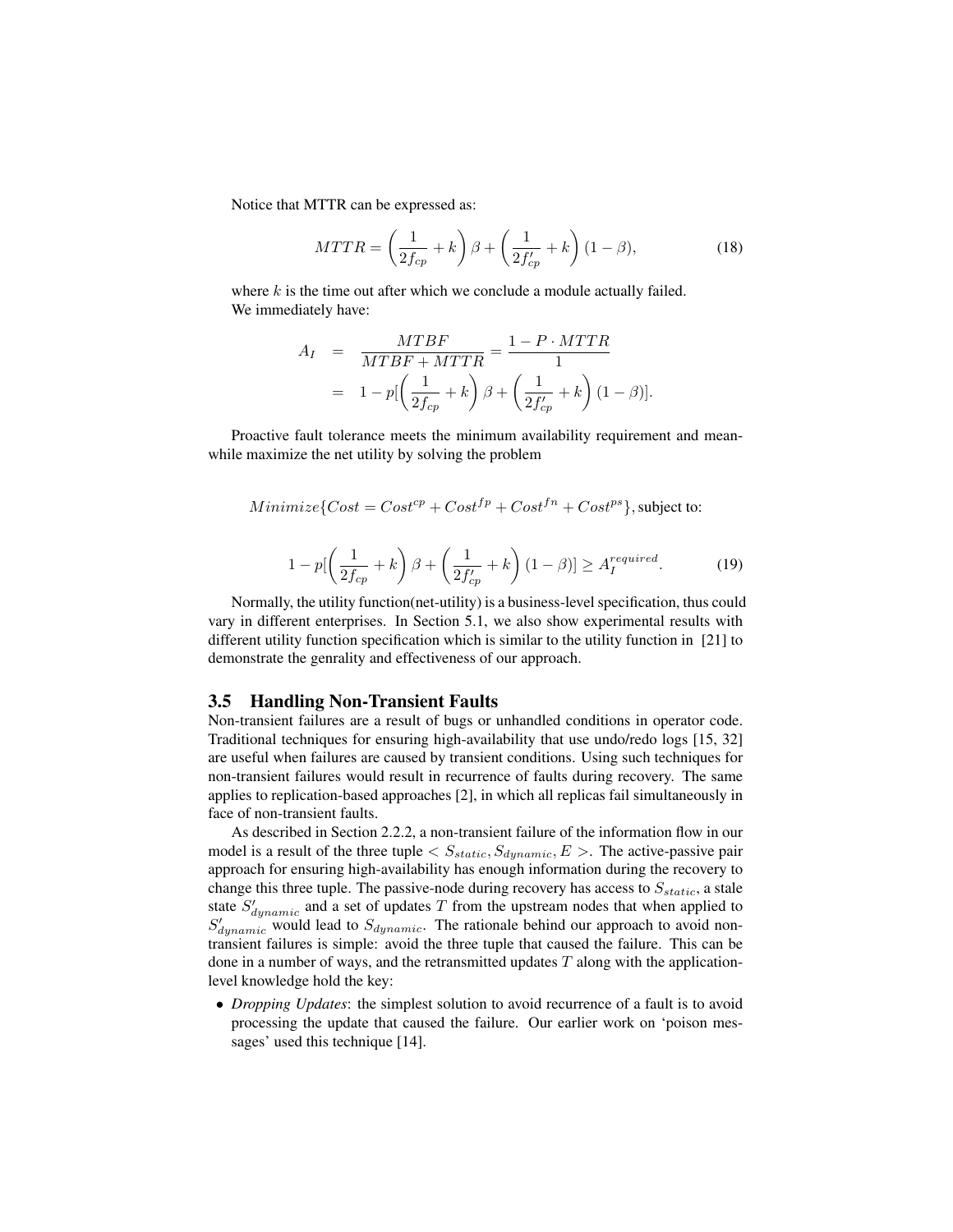- *Update Reordering*: changing the order in which updates are applied to  $S'_{dynamic}$ during recovery can avoid  $S_{dynamic}$ . This makes use of application-level knowledge to ensure correctness.
- *Update Fusion*: combining updates to avoid an intermediate state could be an option. A simple example of this approach could be the use of this technique to avoid 'division by zero' error.
- *Update Decomposition*: decomposing an update into a number of equivalent updates can be an option with several applications, and this can potentially avoid the fault.

While seemingly simple, the techniques described above are often successful in realistic settings. For example, one of our collaborators, Delta Airlines serving the Atlanta region, reported an occasional surge in the usage of resources connected to their Operational Information System (OIS) [23] that traced back to a particular uncommon message type. The resulting performance hit caused other subsystem's requests to build up, including those from the front ends used by clients, ultimately threatening operational failure (e.g., inappropriately long response times) or revenue loss (e.g., clients going to alternate sites). Such uncommon request/message termed as 'Poison Messages' were later found to be identifiable by certain characteristics. The solution then adopted was to either drop or re-route the poison message in order to maintain operational integrity.

# 4 Middleware Implementation

IFLOW [20, 21] is an information flow middleware developed at Georgia Tech. IFLOW implements the information flow abstraction of Section 2.1 and provides methods to deploy and then optimize (by migrating operators) the information flow. For more details please refer to [28].

We now briefly describe the features that enable proactive availability-management in the IFLOW middleware. These features are implemented both at the *control plane* and the *data plane* of this middleware infrastructure, and are described next.

### 4.1 Control Plane

The control plane in IFLOW is responsible for self-management of the information flow. This involves running a self-configuration and a self-optimization algorithm, carried out by exchange of control messages between physical nodes that are external to the data fast paths used to transport IFLOW data. Control actions involve operations like flow-control, operator re-instantiation, etc. The main features of the IFLOW control plane that are required for proactive fault tolerance are described below:

- *Availability-aware self-configuration module*: the benefit-formulation in IFLOW allows for availability goals to be specified, and determines the best value of  $f_{cp}$  by using the formulation described in Section 3.2.
- *Failure detection & prediction*: IFLOW attempts to use the regular traffic from a node to determine its liveness, but it switches to specific detection messages if there is no regular traffic from the node to the monitoring node. We also have a provision for multi-resolution timeouts to reduce the load imposed by the failure detection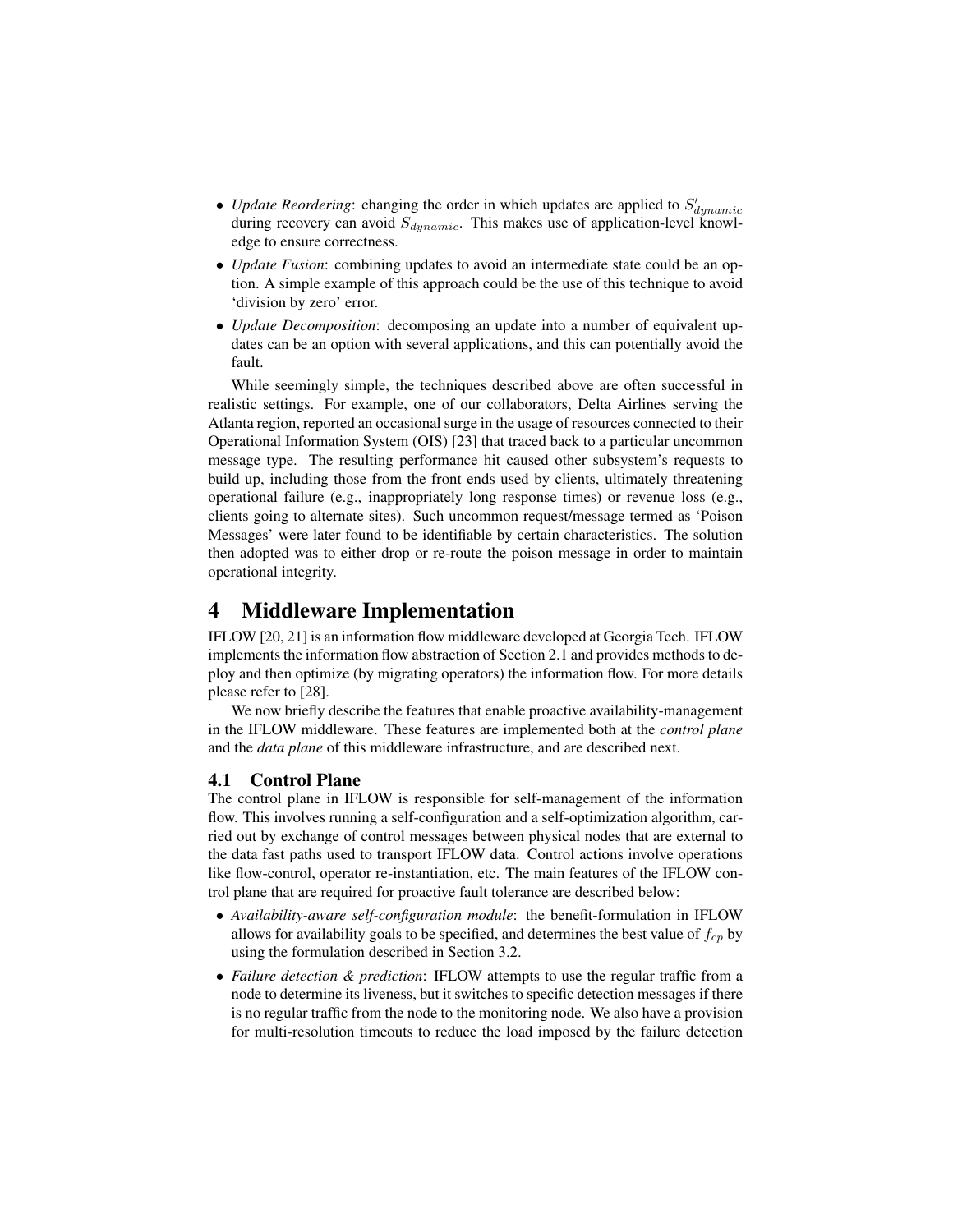algorithm. Finally, state can be maintained to use failure history for predicting failures, but we have not yet implemented any specific technique into IFLOW.

- *Control messages*: SOAP calls are used to notify active-node failure, to communicate log purge points to upstream vertices, etc.
- *Update re-direction in case of failure*: a simple control mechanism exists at the upstream vertices to re-direct updates to the passive node in case of failure. The connection between upstream vertices and the passive node is created at the time of flow deployment.

#### 4.2 Data Plane

A *fast data-path* is one of the key design philosophies of the IFLOW middleware. We have taken care that the features required for proactive availability-management have minimal impact on the data-path. In order to ensure proactive availability-management, the state of an operator on the data plane needs to be soft-checkpointed and the changes need to be periodically communicated to the passive-node. The fact that a soft-checkpoint is not necessary for correctness of proactive availability-management ensures minimal impact on the data-path. Specifically, the active-node can transfer the soft-checkpoint to the passive node asynchronously (e.g., when load is low), and this will not compromise the correctness of our algorithm. The specific feature required for proactive availability-management are described below:

- *Logging at upstream vertices*: any update that is sent out from the source vertex is logged to enable retransmission in case of failure. Additional logs can be established at intermediate nodes (an operator vertex is a source for downstream vertices) to enable faster recovery. The log module also implements a mechanism to purge the log when a message is received from the downstream node after a soft-checkpoint is completed.
- *Soft-checkpoint module at operator vertices*: the soft-checkpoint module tracks the changes in  $S_{dynamic}$  since the last soft-checkpoint. It is also responsible for sending soft-checkpoints to the passive node.
- *Duplicate detection at the downstream node*: the duplicate detection mechanism is based on the monotonic update system proposed in our earlier work [32]. When the updates cannot be ordered using the contained attributes, a monotonically increasing attribute (e.g., the real-time clock) is appended to the out-going update that uniquely identifies this update.
- *Additional edge between active-passive pair*: a supplementary data-flow between the active-passive pair delivers the soft-checkpoints to the passive vertex.
- *Maintaining checkpoints at passive-node*: the passive vertex contains the logic that applies an incoming soft-checkpoint to the recorded active node state.

# 5 Experiments

Experiments are designed to evaluate the performance our proactive availability-management techniques. First, simulations are used to better understand the behavior of the selfconfiguration module that determines the availability requirement based on the user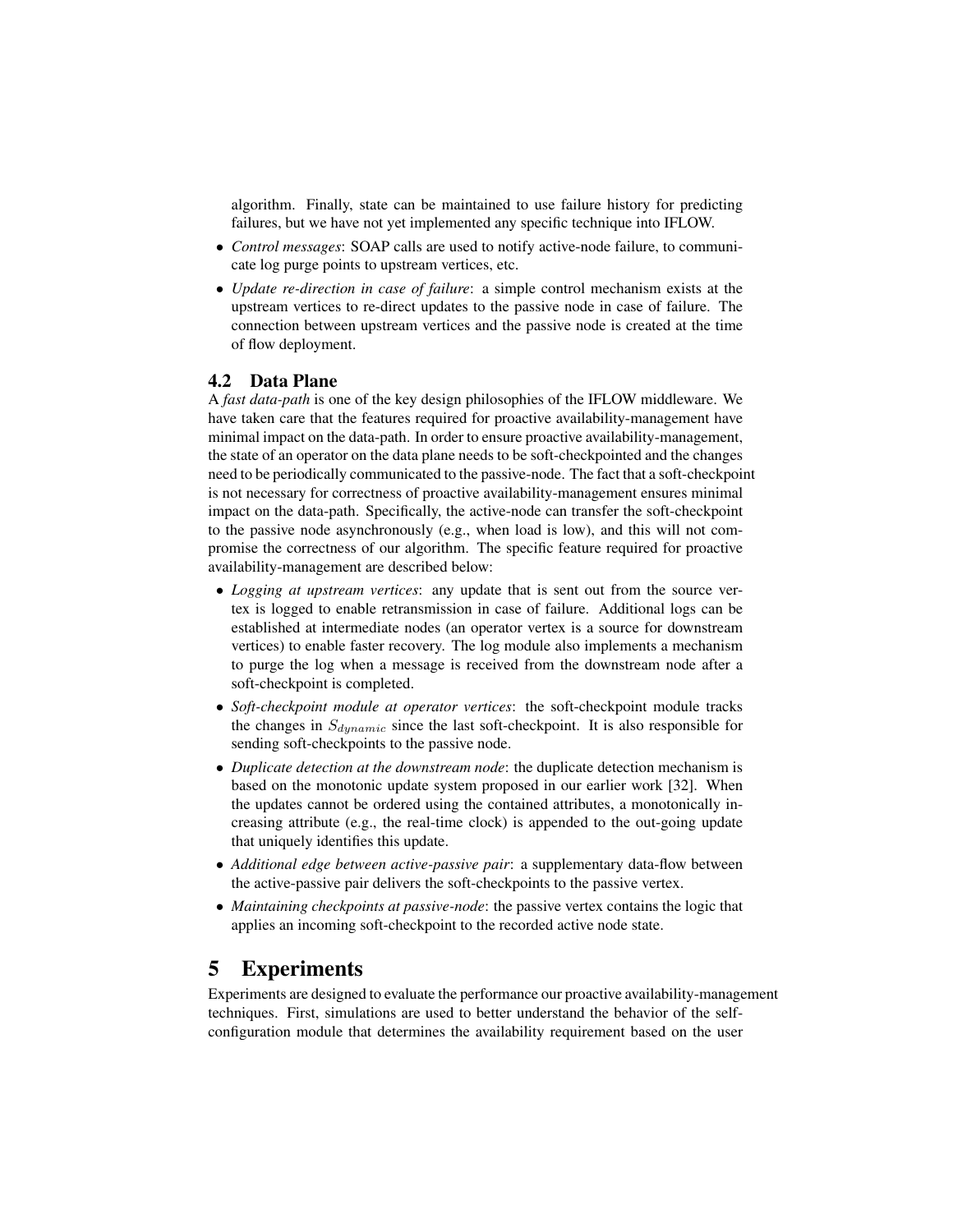

Figure 5: Sample testbed. The testbed topology is generated using GT-ITM and is configured at emulab facility.

Table 1: Self-Determining Availability based on Benefit

| <b>Optimization Criterion</b> | <b>Utility</b> | Cost  | <b>Delay</b> |
|-------------------------------|----------------|-------|--------------|
| Net-Utility (dollars/sec)     | 431991         | 52670 | 2160         |
| Cost (dollars/sec)            | 79875          | 14771 | 80315        |
| Delay (msec)                  | 222            | 444   | 191          |
| $(\sec^{-1})$<br>$f_{cp}$     | 0.050          | 0.018 | 0.020        |
| Availability (percent)        | 99.88          | 99.66 | 99.70        |

supplied benefit function. Next, an end-to-end setup is created on Emulab [22], representing an enterprise-scale information flow to compare our approach against the traditional approaches and to study the effect of different soft-checkpoint intervals and proactivity on aspects like MTTR, recovery cost, and net-utility. Results show that proactive availability-management is effective at providing a low-cost failure resilience for information-flow applications while also maximizing the application's net-utility.

### 5.1 Simulation Study

We conducted a simulation study to compare our utility-based availability management to simple approaches that are not availability-aware. The simulation made use of a 128 node topology generated using GT-ITM internetwork topology generator [35]. We use the formulation of net-utility  $U_{net}$  in which the benefit is determined as:  $benefit$  $k_1 \times (k_2 - delay)^2 \times availability \times availableBandwidth/requiredBandwidth,$ and the cost is calculated as:  $cost = dataRate \times bandwidthCostPerByte$ . Random costs are assigned to the network links, expressed in dollars per byte. We substitute  $(k_1 = 1.0, k_2 = 150.0)$  in the benefit formulation for the following simulation [21]. The MTBF was assumed to be 86400sec. and the MTTR was assumed to be 864sec. for a  $f_{cp}$  value of 0.01Hz. We first deployed the flow-graph using the net-utility specification from equation 1 as the optimization criteria and the results are shown in Table 1 under the column labeled 'Utility'. The results show a high achieved net-utility with acceptable values for delay,  $f_{cp}$  and availability. The second deployment (under 'Cost') focused instead on minimizing the cost, and used  $1/cost$  as the optimization criteria.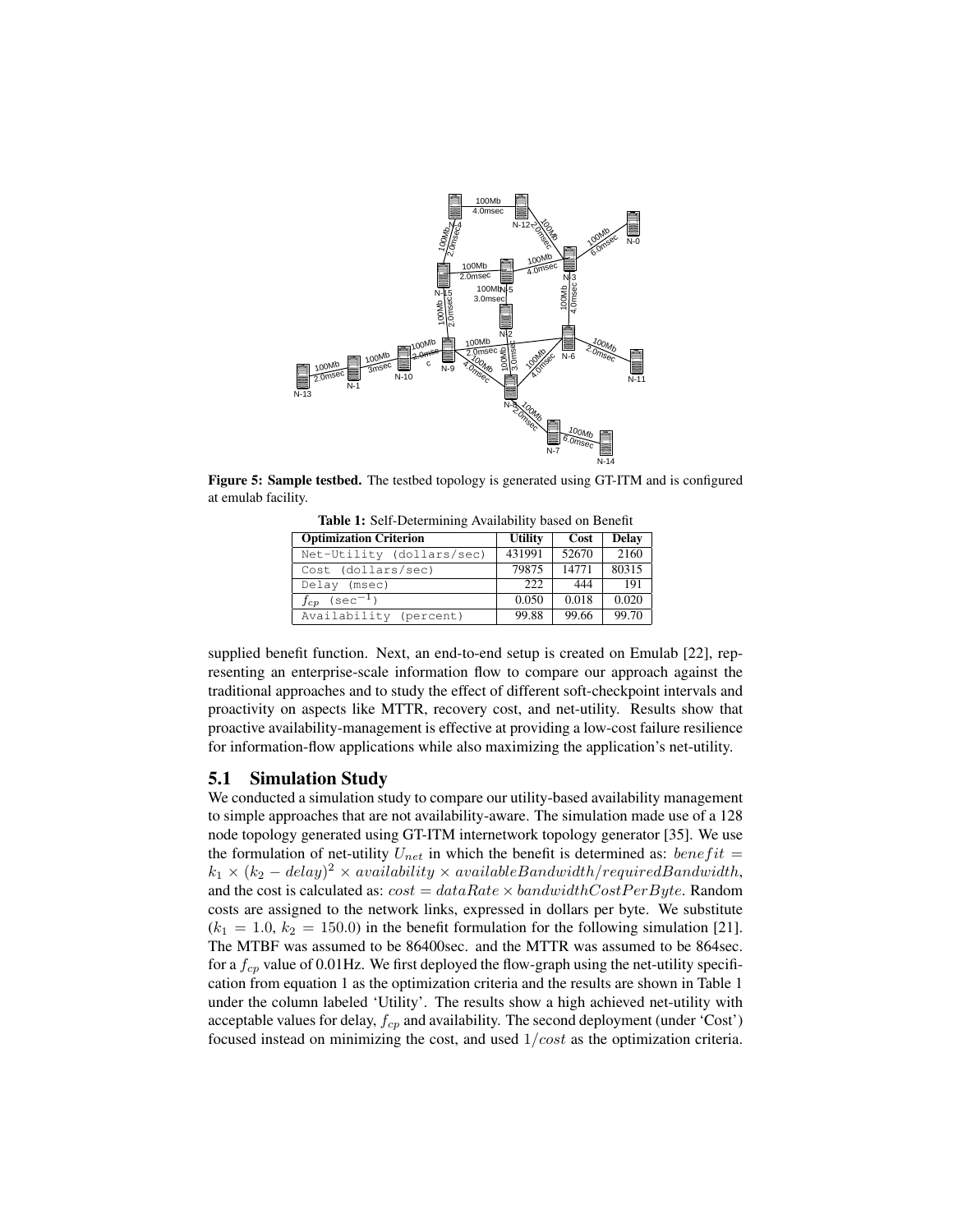

 $$ 

Figure 6: Net utility rate variations using active, passive or proactive fault tolerance ap**proaches.** A failure is injected into one operator node at the time  $t = 40s$ .

The effect of choosing a different criteria is evident in the reduced cost, achieved by allowing a higher delay and a lower availability (resulting from lower  $f_{cp}$ ). The final deployment uses 1/delay to drive the deployment, as a result a reduction in delay is achieved for the flow-graph but at the expense of net-utility and availability.

# 5.2 Testbed Experiments using IFLOW

vals)

This set of experiments is conducted on Emulab [22], and the network topology is again generated using the GT-ITM internetwork topology generator. In many cases, enterprises would hand tune their topology for availability and performance, instead of using an arbitrary topology. For example, an enterprise may explicitly designate a primary and secondary data center. We use an arbitrary topology in our experiments so we can see how well our techniques perform without the benefit of additional hand tuning. Figure 5 shows the testbed used for our experimental evaluations. Background traffic is generated using cmu-scen-gen [25], injected into the testbed using rate-controlled udp connections. For the testbed depicted in Figure 5, background traffic is composed of 900 CBR connections. We use the utility formulation in Equation 19, to better study the net-utility and the cost associated with checkpointing and failures. Required availabity is 99.9

#### 5.2.1 Variation of Net-Utility for Different Approaches

The first experiment studies the variation of net-utility with different availability-management approaches in the presence of failures. For simplicity, only one failure is injected into the system. We conduct experiments with the active replication approach, the passive replication approach with varying soft-checkpoint intervals, and the proactive replication approach. Figure 6 clearly demonstrates that the active replication approach provides the lowest net-utility. This is because of the high amount of replicated communication traffic when using this approach. After a failure, the net-utility of the active approach increases slightly; there is less replication traffic, which is a large cost in our utility function, because the failed node no longer sends replicated output updates. The experiment also corroborates the analysis in Section 3.2: a lower soft-checkpoint interval for the passive approach imposes higher communication cost on the system and therefore, results in lower net-utility. Note that if availability were a predominant factor in our net-utility formulation, then a lower soft-checkpoint interval could have resulted in higher net-utility. The cost of soft-checkpoints is almost negligible when the interval is greater than 5 seconds, but its effect is evident for an interval of 2 seconds.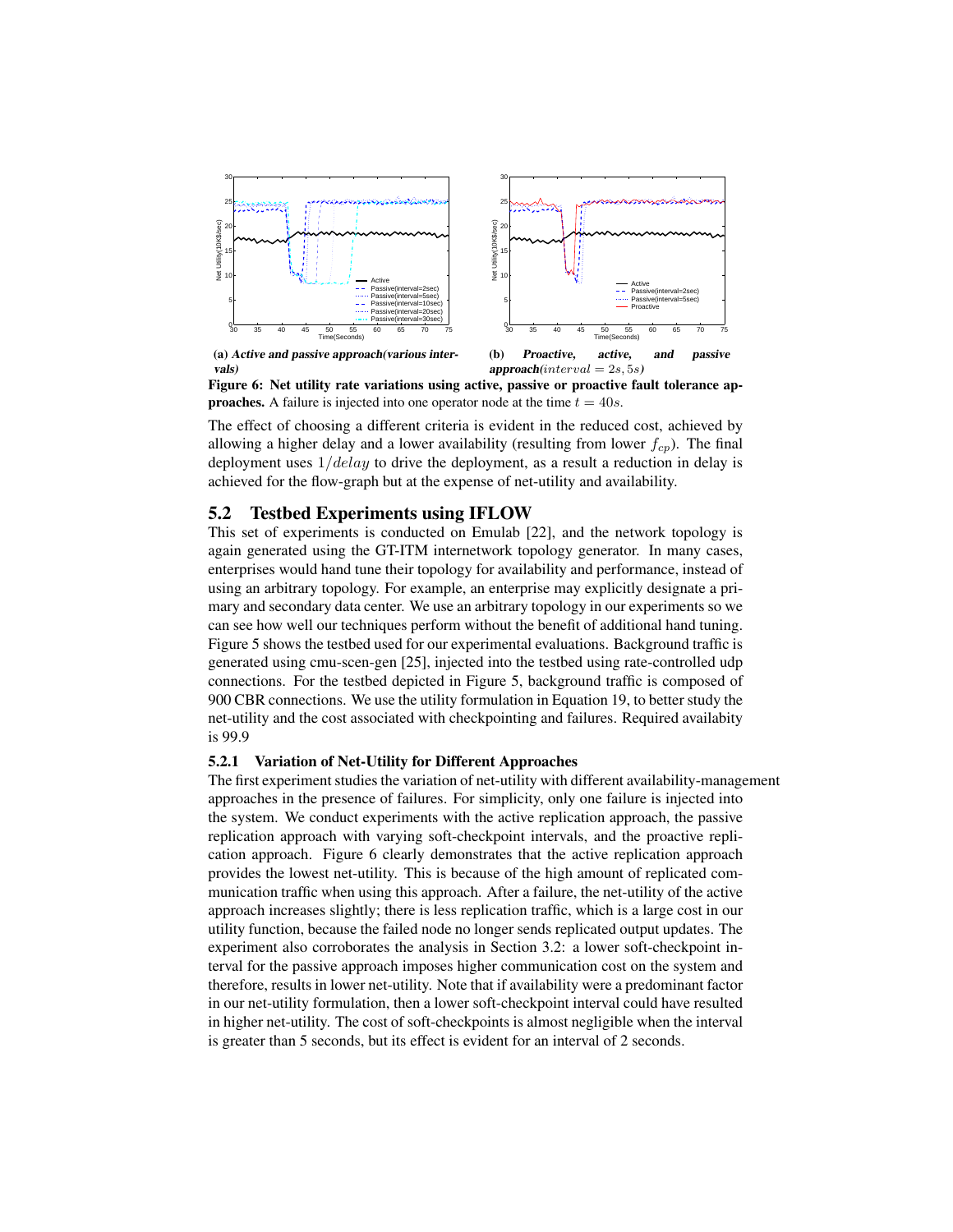

Figure 7: MTTR and standard deviation of recovery time under three replication strategies. Standard deviation is represented by vertical error bars.



Figure 8: Utility rate and total cost to recover from one failure. For each approach, the left(solid) and right(shadow) bars represent the average utility during failure recovery, and before the failure. The curve with markers represents the total cost including business utility loss during recovery from failure.

The proactive approach provides the highest net-utility overall, as it uses the perceived system stability to modulate the soft-checkpoint interval. For instance, it switches to a smaller soft-checkpoint interval just before the failure and is therefore able to recover as fast as the passive approach with a 2 seconds update interval, while performing as well as the passive approach with a 30 seconds update interval at other times. We note that failure detection is not the focus of this paper. To investigate how prediction accuracy affects the system, these experiments simulate a predictor for the proactive approach, with failure prediction statistically generated at various levels of accuracy. In particular, we notify the soft-checkpoint mechanism that a failure is imminent, no matter whether the prediction is correct or a false positive. In an actual system, faults would be predicted using some learning model (e.g., [10, 34]).

#### 5.2.2 Variation of MTTR for Different Approaches

The variation of MTTR and its standard deviation with different approaches are shown in Figure 7. For each approach, nine experiments are done to obtain the mean and standard deviation. The active replication approach (not shown in the graph) has no explicit recovery time. This is because the node downstream of the replicated operator continues to receive processed updates even after the failure of one active replica. On the other hand, the passive replication approach which attempts to avoid the high cost of active replication incurs recovery times that increase with the soft-checkpoint interval. The reason for this increase is the time taken for reconstructing the operator state: the higher the soft-checkpoint interval, the larger the number of updates required to rebuild the state. Recovery time for the passive replication approach depends on the soft-checkpoint interval. It ranges from 3.7 seconds (for a 2 second interval) to 14.8 seconds (for a 30 second interval). The proactive approach, as expected, performs well as compared to other passive replication approaches, since it is able to change over to a very small soft-checkpoint interval just before the failure, and hence, has low MTTR. The experiment demonstrates the importance of choosing the right soft-checkpoint interval automatically to maximize availability at low cost and thereby maximize the net-utility of information flows.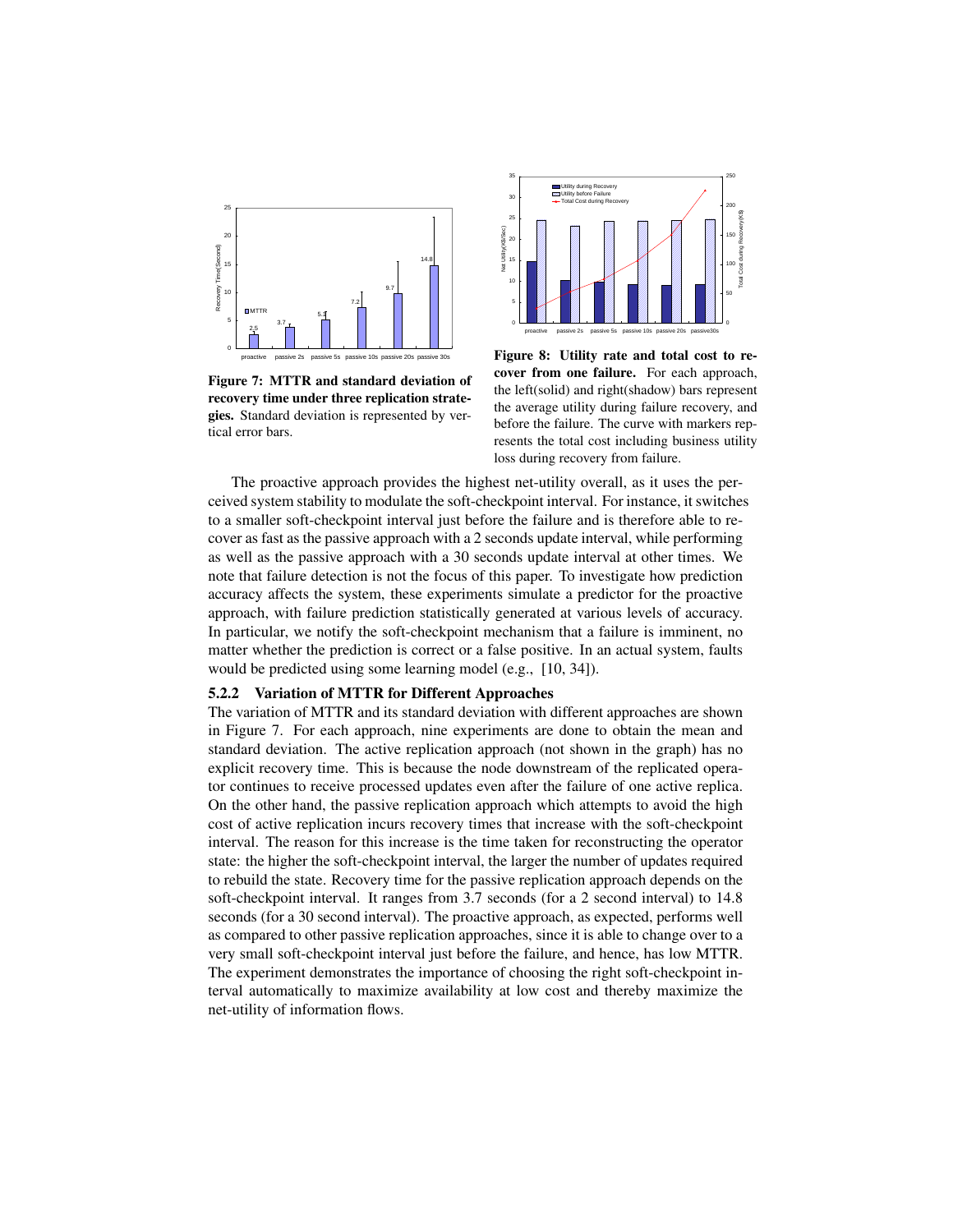#### 5.2.3 Cost & Net-Utility During Recovery

The proactive availability-management approach increases soft-checkpoint activity when a failure is predicted in the near future, but it maintains a low soft-checkpoint activity at other times. The analysis of net-utility value before failure, during failure recovery, and the total cost to recover from failure are summarized in Figure 8. The net-utility using proactive availability-management is higher than any other approach, because it contains a very recent soft-checkpoint for the operator state and therefore, incurs the least cost during recovery. Note that passive replication with an interval of 2 seconds also incurs a low cost during recovery, but this is achieved by losing non-negligible net-utility at normal operation time.

#### 5.2.4 Effects of Checkpoint Frequency and Prediction Accuracy on Cost and Availability

The next experiment closely examines the effect of checkpoint frequency on the system, both in terms of system availability and the cost imposed to gain a unit amount of utility. As mentioned in Section 3.2, a higher  $f_{cp}$  leads to a higher number of softcheckpoint messages from the active to the passive node, but it also leads to a smaller number of updates being required to reconstruct the operator state during recovery. The conflicting behavior of incurred cost due to  $f_{cp}$  is represented in Figure 9 by the two parabolic curves. Ideally, we would like to spend the minimum cost to achieve a unit amount of utility and would therefore, like to choose a value of  $f_{cp}$  that is located at the dip of the parabolic curve. Note that the cost/utility ratio is consistently higher for the passive vs. the proactive approach. We also show the effect of  $f_{cp}$  on the availability of the system: the change is in line with the formulation described in Equation 4. However, the interesting insight from this experiment is the direct correspondence between the lowest achievable cost/utility and the flattening of the availability curve.

Our final experiments study the effect of prediction accuracy  $\lambda$ , on the achieved cost/utility ratio. It is intuitive that better prediction accuracy would lead to lower cost/utility for proactive availability-management, and this is clearly depicted in Figure 10. It is interesting to note the behavior of proactive availability-management with a lower  $f_{cp}$  value. When prediction accuracy is low, a small  $f_{cp}$  leads to very high recovery times with low net-utility during that period. However, if prediction accuracy is high and  $f_{cp}$  is modulated to handle such failures, recovery time decreases and a far lower cost/utility is achieved. The effect of prediction accuracy is less prominent when a higher value of  $f_{cp}$  is used, as the recovery times don't improve much, even with a correct prediction.

# 6 Related Work

*Traditional Fault-Tolerance.* Redundancy is probably the earliest form of fault-tolerance; the approach popularly known as the active replication approach is well-studied, and a thorough description appears in [26]. Log-based recovery is well-know in the database domain. Here, a failure is handled with an undo-redo log [15]. Fault-tolerance has also been studied in the context of transactions [5] and distributed systems [29]. A number of factors distinguish our approach from these traditional mechanism, the first and the foremost being its utility-awareness. Another distinction is our ability to use failure prediction to reduce the overhead of ensuring high-availability.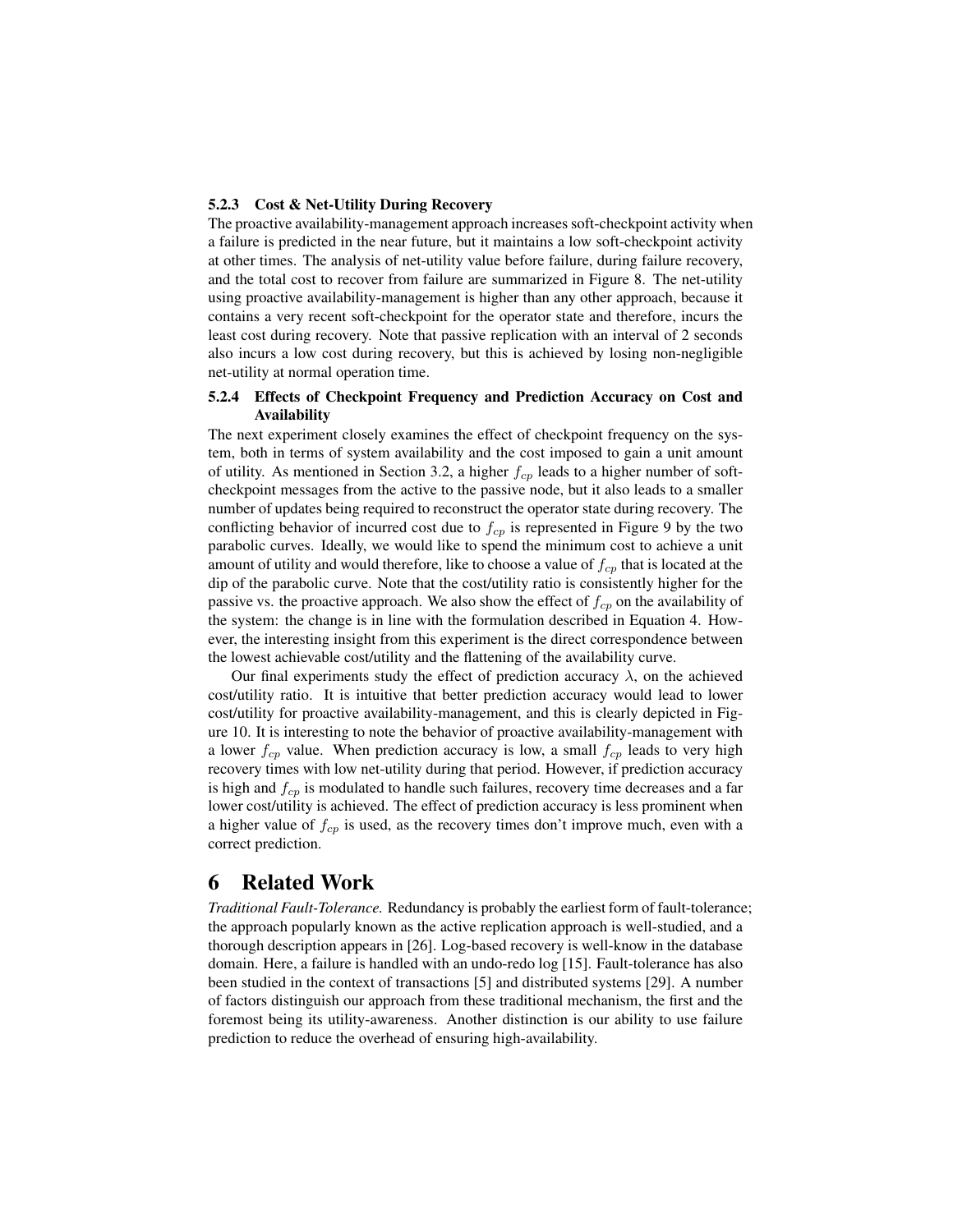

Figure 9: Effect of checkpoint frequency on cost and availability. Checkpoint frequency affects the cost (left y-axis) in a non-linear way, and it is important to optimize it. Note that there is also a sweet spot in the graph, where cost is minimized and availability (right y-axis) is also high. The proactive approach can achieve the same level of availability with significantly less cost compared to the passive approach.



Figure 10: Effect of prediction accuracy on cost of ensuring availability. Better prediction accuracy helps reduce the cost incurred for ensuring high-availability, especially when the checkpoint frequency is high (the curve with the deepest slope). When checkpoint frequency is sufficiently large (the four curves with  $f_{cp} \geq$  $1Hz$ ), lower accuracy has less effect on the cost due to the fact that less time is required to recover from an unpredicted failure.

*Failure Detection & Prediction.* [30] and [31] focus on the implementation of fault detection, and [30] proposed a scalable fault detection/collection framework. More recently, researchers in the autonomic domain have used statistical monitoring techniques to detect failures in component-based Internet services [12, 19]. MSET or multi-variate state estimation techniques [34] constitute an early warning system that enables failure prediction with low false alarm probability and has been successfully applied to the thermal control domain, and more recently, to software aging problems, including predicting memory leaks, data corruption, shared memory pool latching, etc. In [10], instrumentation data is correlated to system states using statistical induction techniques to identify system-level metrics that correlate with high-level performance states. In addition, these techniques are used to forecast service level objective violations, with prediction accuracy reported to be around 90%. Failure diagnosis has also been studied in the context of self-managing systems [7]; this could allow developers to embed self-healing features into their systems. Our system provides a framework in which several such failure detection and prediction techniques can be implemented to provide high-availability while imposing a low-overhead.

*Fault-Tolerant Distributed Information Systems.* Stars [29] presents a fault-tolerance manager for distributed application, using a distributed file manager which performs actions like message backups and checkpoints storage for user files. Its reliance on causal and atomic group multi-cast [27], however, demands additional solutions in the context of today's widely geographically distributed enterprise systems [8].

MTTR may be improved with solutions like Microreboot [4], which proposes a fast recovery technique for large systems. It is based on the observation that a significant fraction of software failures in large-scale Internet systems can be cured by rebooting. While rebooting can be expensive and cause nontrivial service disruption, microrebooting is a fine-grain technique for surgically recovering faulty application components, without disturbing the rest of the components of the application. Our work could ben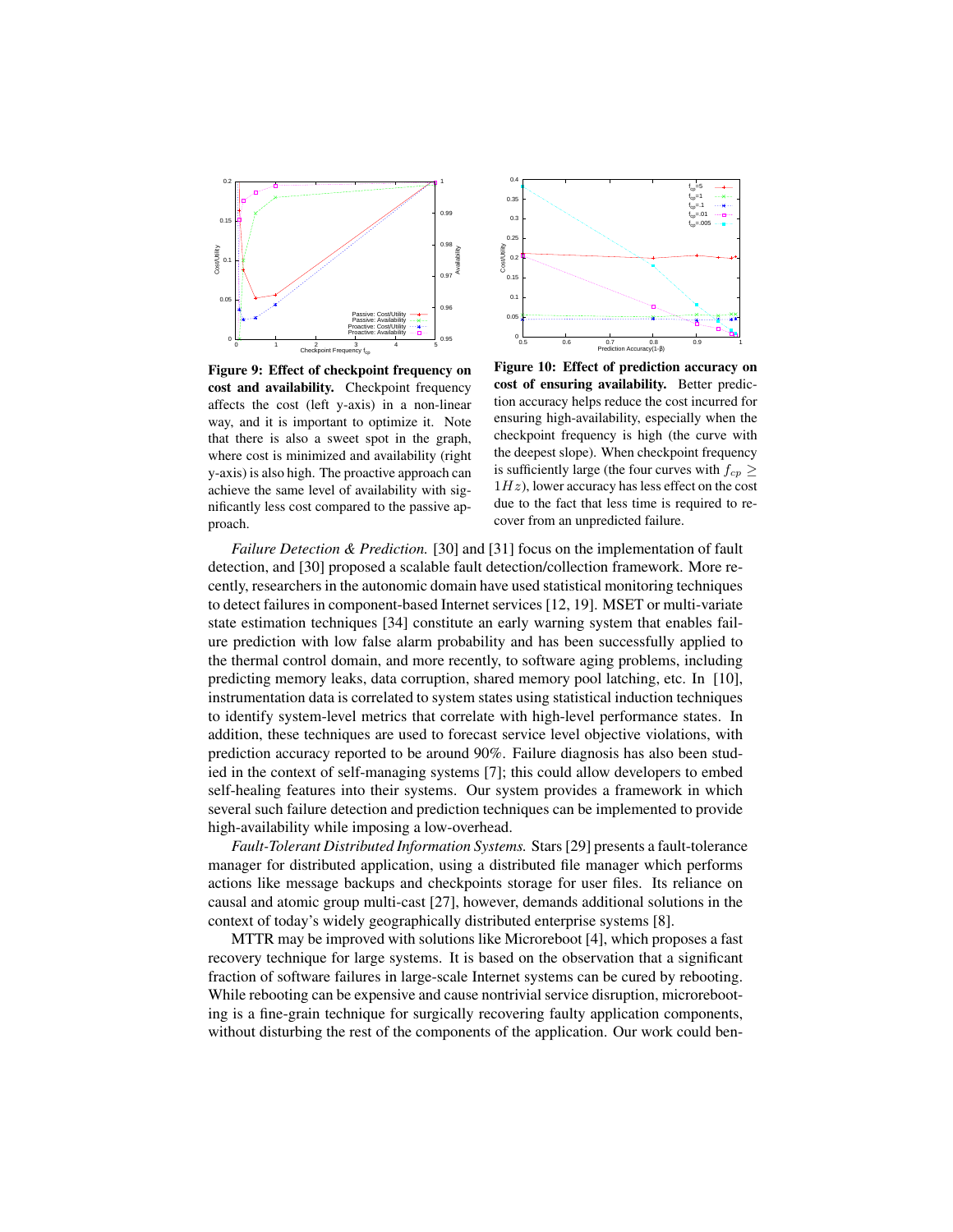efit from such techniques.

IFLOW's techniques may be directly compared to the fault-tolerance offered in systems like Fault-Tolerant CORBA [17], Arjuna [24] and REL [13], which replicate selected application/service objects. Multiple replicas allow an object to continue to provide service even when one of its replicas fails. Passive replication is also provided. Here, the system records both the state of the currently executing member (primary member) and the entire sequence of method invocations. While CORBA focuses on the client-server model of communication, recent systems like Borealis [2] and SMILE [32] have focused on fault-tolerance for applications that process data streams. The former uses replication-based fault-recovery, and the authors propose to trade consistency for recovery time. The latter proposes the soft-checkpointing mechanism that can be used to implement a low-overhead passive replication scheme for fault tolerance. We differ from such earlier work because of our explicit consideration of system utility for managing system availability, and because our system also provides a framework for incorporating failure prediction techniques.

*Utility-Functions.* The specific notions of utility used in this paper mirror the work presented in [33], which uses utility functions for autonomic data-centers. Autonomic self-optimization according to business objectives is studied in [1], and selfmanagement of information flow applications in accordance with utility functions is studied in [21]. A preliminary discussion about availability-aware self-configuration in autonomic systems appears in [9]. Our middleware carefully integrates the ideas from the above systems and other domains to build a comprehensive framework for fault-tolerant information flows.

# 7 Conclusion

We have proposed techniques for managing the tradeoff between availability and cost in information flow middleware. First, a net-utility-based formulation of the benefits an enterprise derives from its information flows combines both performance and reliability attributes of such flows. The goal is not simply to attain high utility, but to reliably provide high utility to large-scale information flow applications. Second, since reliability techniques incur costs thereby reducing utility, proactive methods for availability-management take into account the fact that system and application behaviors change over time. A specific example is a higher likelihood of failure in high load vs. low load conditions. Reliability costs, therefore, are reduced by exploiting knowledge about the current 'perceived' system stability. Additional cost savings result from the use of failure prediction methods. Third, the implementation presented in this paper can deal with both transient and non-transient failures, the latter relying on application-specific techniques for fault avoidance. Finally, utility-driven proactive availability-management technique has been integrated into a representative infrastructure for large-scale information flows, where it is shown to impose low additional communication and processing overheads on information flows. Experimental results with IFLOW attained on Emulab [22] demonstrate the effectiveness of proactive fault tolerance in recovering from failures.

Future work will experiment with richer failure prediction techniques, and it will investigate realistic enterprise environments. We will model the redundant data-centers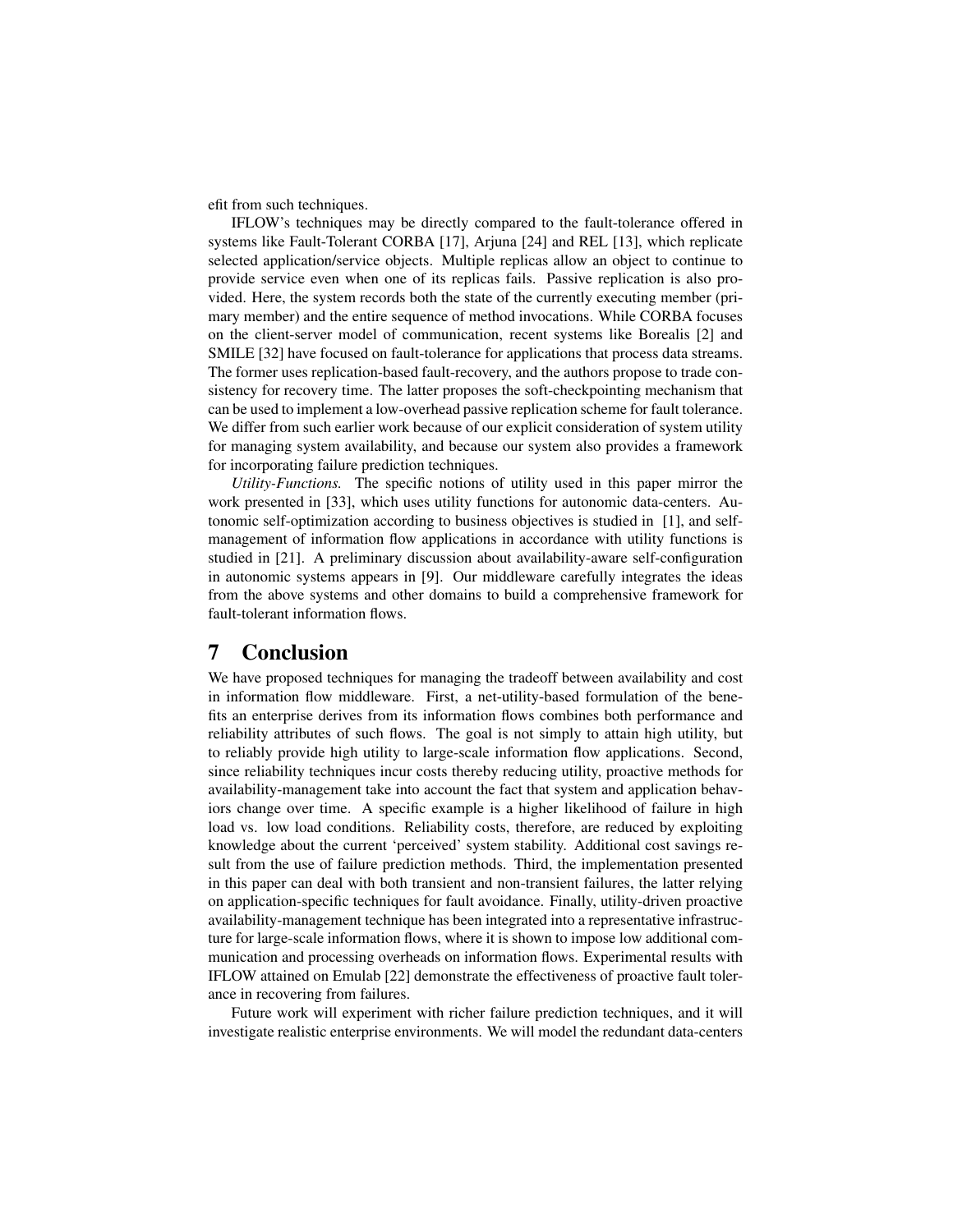mandated by government rules, and we will consider the attainment of high availability and net-utility in information flows that cross multiple organizational boundaries.

## References

- [1] S. Aiber, D. Gilat, A. Landau, N. Razinkov, A. Sela, and S. Wasserkrug. Autonomic selfoptimization according to business objectives. In *Proc. of ICAC*, 2004.
- [2] M. Balazinska, H. Balakrishnan, S. Madden, and M. Stonebraker. Fault-tolerance in the borealis distributed stream processing system. In *Proc. of the ACM SIGMOD international conference on Management of data*, 2005.
- [3] D. Blough and P. Liu. Fimd-mpi: A tool for injecting faults into mpi applications. In *IPDPS*, 2000.
- [4] G. Candea, S. Kawamoto, Y. Fujiki, G. Friedman, and A. Fox. Microreboot a technique for cheap recovery. In *Proc. of OSDI*, 2004.
- [5] K. Cassidy, K. Gross, and A. Malekpour. Advanced pattern recognition for detection of complex software aging phenomena in online transaction processing servers. In *Proc. of DSN*, 2002.
- [6] K. J. Cassidy, K. C. Gross, and A. Malekpour. Advanced pattern recognition for detection of complex software aging phenomena in online transaction processing servers. In *Proc. of DSN*, 2002.
- [7] M. Chen, A. X. Zheng, J. Lloyd, M. I. Jordan, and E. Brewer. Failure diagnosis using decision trees. In *Proc. of ICAC*, 2004.
- [8] D. Cheriton and D. Skeen. Understanding the limitations of causally and totally ordered communication. In *Proc. of SOSP*, 1993.
- [9] D. M. Chess, V. Kumar, A. Segal, and I. Whalley. Availability-aware self-configuration in autonomic systems. In *Distributed Systems Operations and Management*, 2003.
- [10] I. Cohen, M. Goldszmidt, T. Kelly, J. Symons, and J. Chase. Correlating instrumentation data to system states: A building block for automated diagnosis and control. In *Proc. of OSDI*, 2004.
- [11] M. J. etc. Comments on mset. http://swig.stanford.edu/ fox/cs444a/miraclecure.html.
- [12] A. Fox, E. Kiciman, and D. Patterson. Combining statistical monitoring and predictable recovery for self-management. In *Proc. of the 1st ACM SIGSOFT workshop on Self-managed systems*, 2004.
- [13] T. Friese, J. Muller, and B. Freisleben. Self-healing execution of business processes based on a peer-to-peer service architecture. In *Proc. of ICAC*, 2005.
- [14] A. Gavrilovska, K. Schwan, and V. Oleson. A practical approach for zero' downtime in an operational information system. In *Proc. of ICDCS*, 2002.
- [15] J. Gray, P. R. McJones, M. W. Blasgen, B. G. Lindsay, R. A. Lorie, T. G. Price, G. R. Putzolu, and I. L. Traiger. The recovery manager of the system R database manager. In *ACM Computing Surveys, vol. 13, no. 2*, 1981.
- [16] K. C. Gross and W. Lu. Early detection of signal and process anomalies in enterprise computing systems. In *Proc. of IEEE International Conference on Machine Learning and Applications*, 2002.
- [17] O. M. Group. Final adopted specification for Fault Tolerant CORBA. In *OMG Technical Committee Document ptc/00-04-04*, 2000.
- [18] IBM Global Services. Improving systems availability. http://www.cs.cmu.edu/ <sup>∼</sup>priya/hawht.pdf.
- [19] E. Kiciman. *Using Statistical Monitoring to Detect Failures in Internet Services*. PhD thesis, Stanford University, 2005.
- [20] V. Kumar, B. F. Cooper, Z. Cai, G. Eisenhauer, and K. Schwan. Resource-aware distributed stream management using dynamic overlays. In *Proc. of ICDCS*, 2005.
- [21] V. Kumar, B. F. Cooper, and K. Schwan. Distributed stream management using utilitydriven self-adaptive middleware. In *Proc. of ICAC*, 2005.